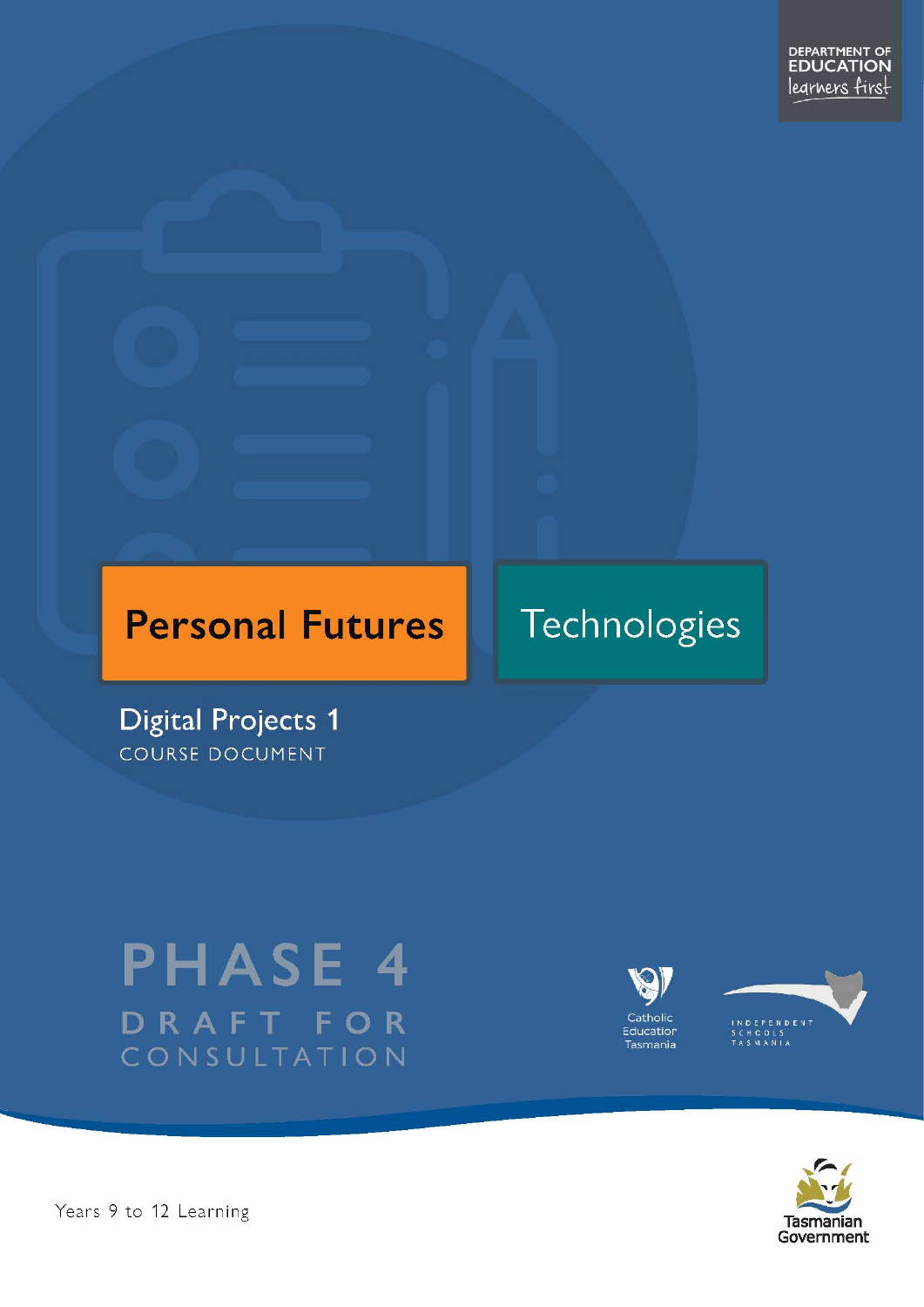# Table of Contents

Phase 4 Consultation Draft Published: August 2021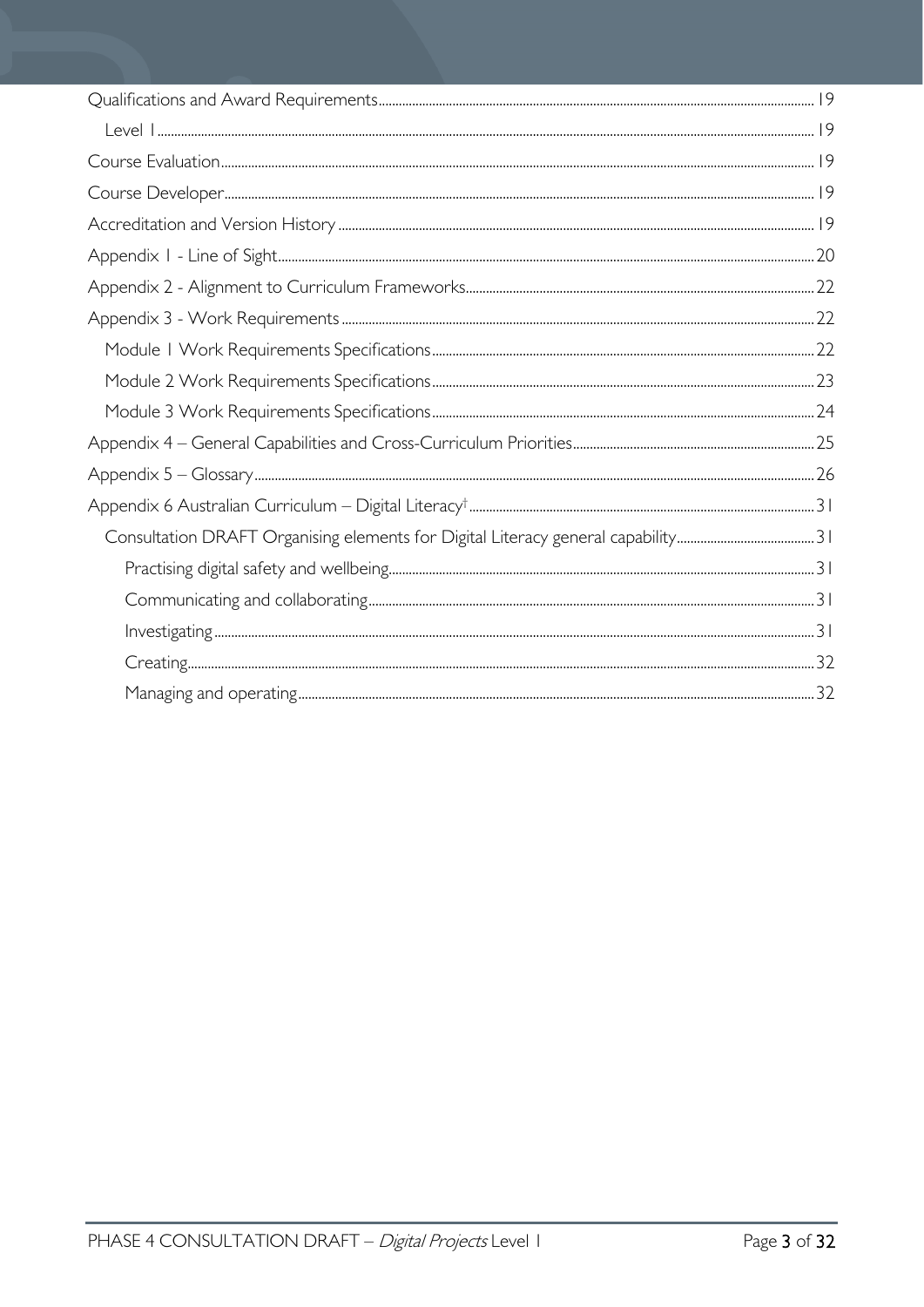# <span id="page-3-0"></span>Digital Projects, 150 hours - Level 1

# <span id="page-3-1"></span>Focus Area – Personal Futures

Courses aligned to the [Years 9 to 12 Curriculum Framework](https://publicdocumentcentre.education.tas.gov.au/library/Shared%20Documents/Education%209-12%20Frameworks%20A3%20WEB%20POSTER.pdf) belong to one of the five focus areas of Discipline-based Study, Transdisciplinary Projects, Professional Studies, Work-based Learning and Personal Futures.

Digital Projects Level 1 is a Personal Futures course.

Personal Futures courses prepare students to be independent young adults, able to lead healthy, fulfilled and balanced lives. Learning is highly personalised. Students develop strategies to optimise learning, make decisions, solve problems, set career and life goals, and pursue areas of strong personal interest. Personal Futures supports students to develop the required knowledge, skills and understandings to make informed choices that enhance their own and others' health and wellbeing. The inclusion of Personal Futures as a focus area responds to a range of contemporary research findings highlighting the importance of students having broad educational goals that include individual and collective wellbeing and opportunities for student agency as they navigate a complex and uncertain world.

Personal Futures courses have three key features that guide teaching and learning

- theory and dialogue
- informed action
- reflection and dialogue.



Figure 1: Transdisciplinary Project Cycle of Learning (adapted from OECD Learning Compass 2030)

In this course learners will do this by identifying their strengths and areas for improvement relating to their personal capabilities with digital literacy. They will undertake supported digital projects using a range of digital technologies, independently and/or collaboratively, relating to their personal interests and needs. Learners will continuously reflect on their personal goals and learning within their projects and take informed action to review and refine their next steps. This course will enable learners to become confident digital users, creators and communicators.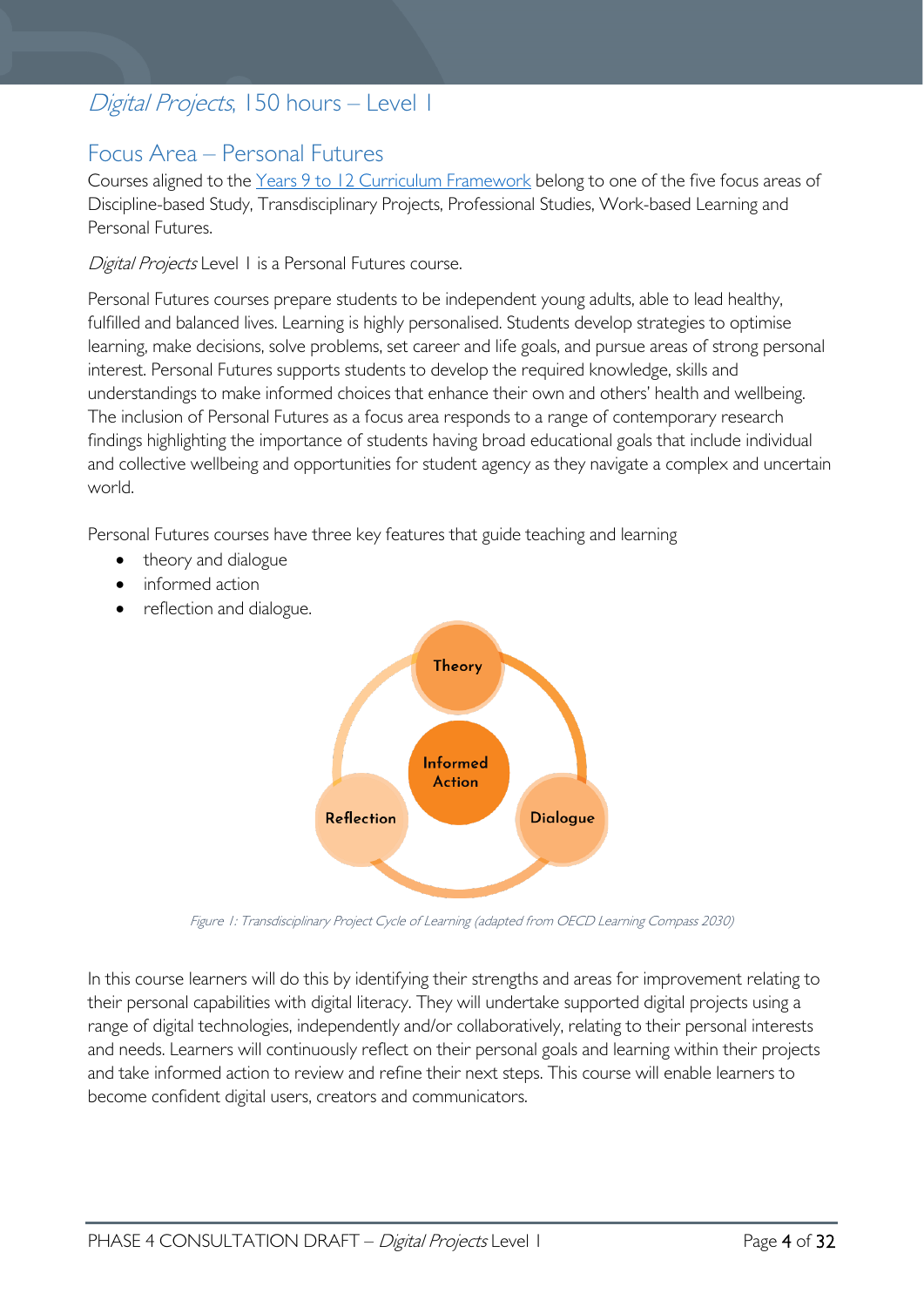# <span id="page-4-0"></span>Rationale

Digital transformation has changed the ways in which we live, learn and work. To take advantage of the opportunities and overcome the challenges of a digital society, learners in this course will develop the ability to identify and use digital technologies confidently, creatively and critically.

Digital Projects Level 1 is a foundational course designed to build personal confidence with the use of digital technologies and enable the development of digital literacy, skills and knowledge to enable learners to have fulfilling and productive lives, careers and relationships.

Digital Projects Level 1 will meet learner needs and interests through a customisable, engaging program of learning, utilising problem-based and project-based inquiries. Digital Projects Level 1 will enable students to engage practically and collaboratively with common and emerging technologies and have opportunities to develop projects to meet personal needs and interests.

Digital Projects Level 1 facilitates successful transition from Preliminary Technologies to Level 2 courses including Essential Skills - Using Computers and the Internet and Computer Applications, as well as supporting the development of digital skills to aid learning in all senior secondary courses.

The purpose of Years 9 to 12 Education is to enable all students to achieve their potential through Years 9 to 12 and beyond in further study, training or employment.

Years 9 to 12 Education enables Personal Empowerment, Cultural Transmission, Preparation for Citizenship and Preparation for Work.

This course is built on the principles of: Access, Agency, Excellence, Balance, Support and Achievement as part of a range of programs that enables students to access a diverse and flexible range of learning opportunities suited to their level of readiness, interests and aspirations.

# <span id="page-4-1"></span>Learning Outcomes

On successful completion of this course learners will be able to:

- 1. set and review personal goals in relation to developing digital literacy skills
- 2. apply communication and collaborative skills
- 3. use knowledge, concepts, and skills for undertaking a digital project
- 4. operate effectively in an online environment
- 5. use a design process to develop solutions for a variety of digital challenges
- 6. demonstrate an understanding of personal safety and security issues related to the use of digital technology
- 7. investigate past, current and emerging information and software technologies
- 8. utilise a growth mindset to overcome project challenges and build skills for lifelong learning.

# <span id="page-4-2"></span>Integration of General Capabilities and Cross-Curriculum Priorities

The general capabilities addressed specifically in this course are:

- Critical and creative thinking  $\mathbb{C}$
- Ethical understanding  $\div$
- Information and Communication Technology (ICT) Capability  $\cdot \star$
- Personal and social capability  $\ddot{\ddot{}}$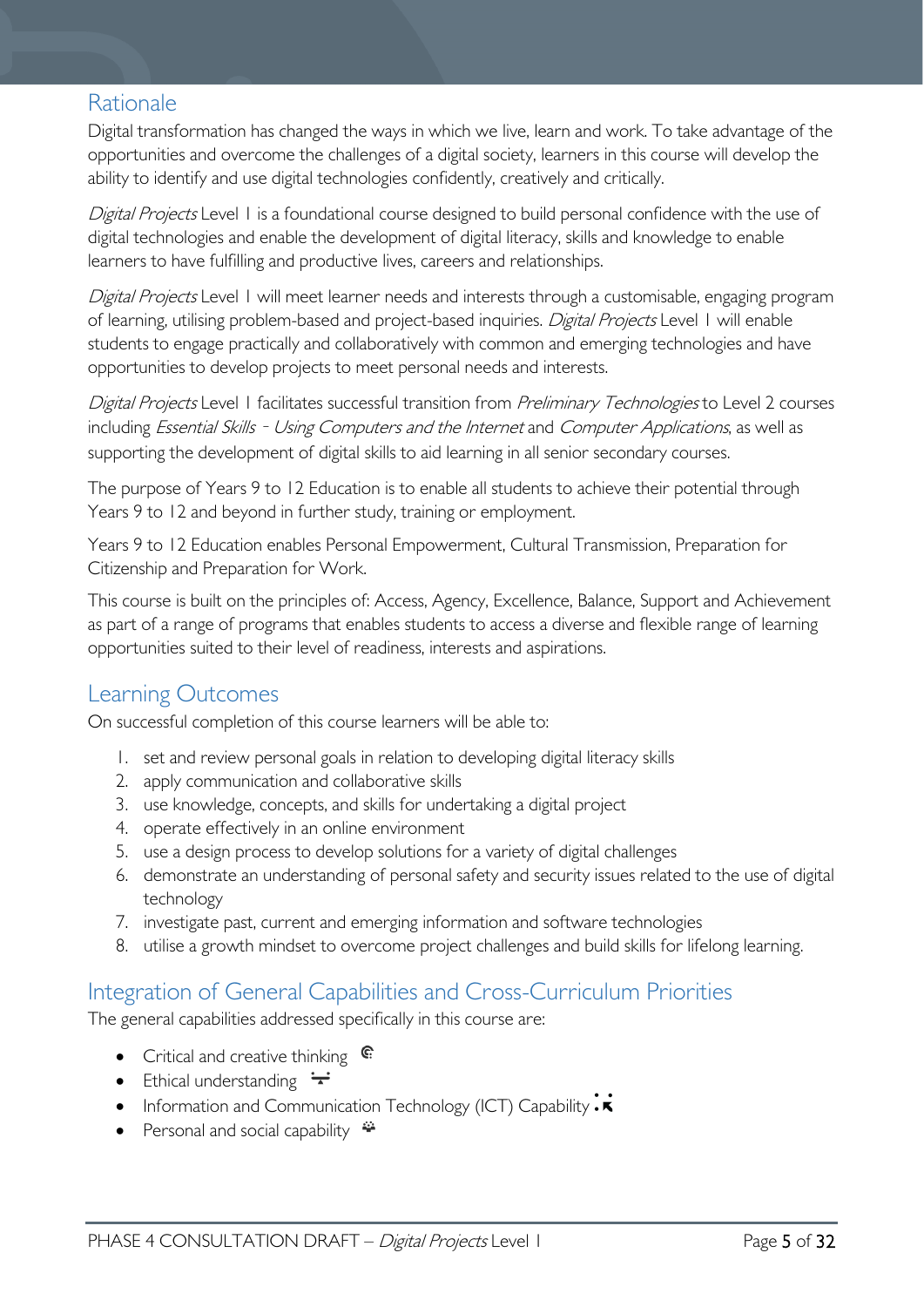# <span id="page-5-0"></span>Course Description

Digital Projects Level 1 is a foundational course designed for learners wanting to build personal confidence with the use of digital technologies.

Digital literacy skills are essential for individuals to participate effectively in today's society.

Digital Projects Level 1 will enable learners to engage practically and collaboratively with common and emerging technologies and have opportunities to develop projects to meet personal needs and interests.

# <span id="page-5-1"></span>Pathways

Digital Projects Level 1 facilitates successful transition from Preliminary Technologies to Level 2 courses including *Essential Skills - Using Computers and the Internet* and *Computer Applications*, as well as supporting the development of digital skills to aid learning in all senior secondary courses.

Digital Projects Level 1 may provide a pathway to entry level Vocational Education and Training (VET) Units or Certificate I qualifications with a computing focus.

# <span id="page-5-2"></span>Course Requirements

<span id="page-5-3"></span>Access

There are no access requirements for this course.

# <span id="page-5-4"></span>Resource Requirements

- computers (desktop and/or laptop computers, digital tablets or other equivalent devices) with connection to the internet and email
- hardware appropriate to simple tasks in everyday adult settings, including the workplace (such as a printer and storage devices)
- software appropriate to simple tasks in everyday adult settings, including the workplace (such as a word processor, spreadsheets and simple graphics programs).
- additional resources may be required depending on provider-selected learning tasks (see 'Course Content' below).

# <span id="page-5-5"></span>Course Structure and Delivery

# <span id="page-5-6"></span>Structure

This course consists of three 50-hour modules.

Core Module 1: Digital Identity

Core Module 2: Creating with Digital Technologies

Core Module 3: Digital Projects

# <span id="page-5-7"></span>**Delivery**

Modules 1 and 2 should be delivered before Module 3. There is no further prescribed order.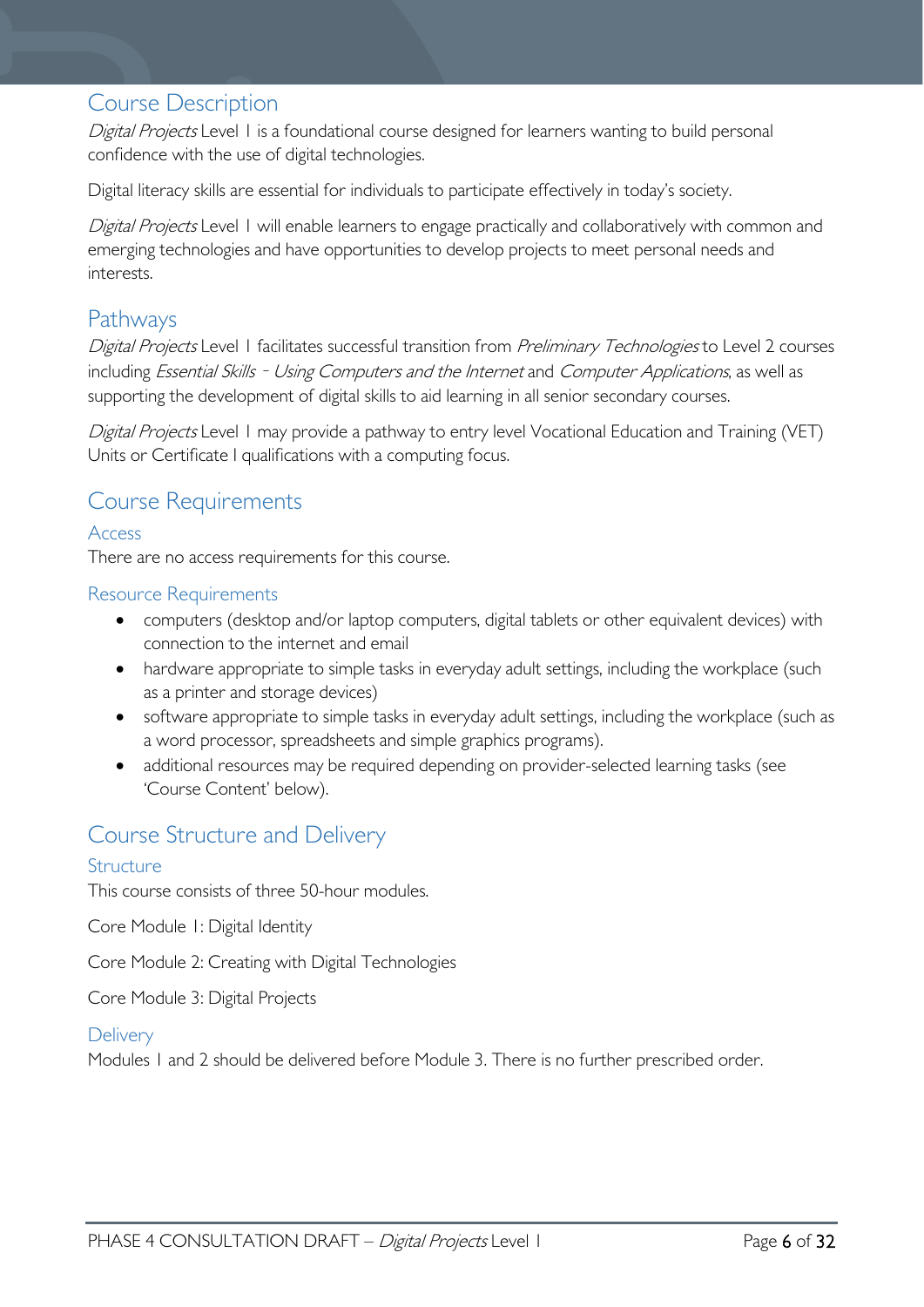# <span id="page-6-0"></span>Course Content

# <span id="page-6-1"></span>Module 1 – Digital Identity

Module 1 focuses on developing personal computing capabilities including: investigating, creating and communicating using a range of technologies; safety and well-being in a digital environment and managing and operating a range of technologies.

# <span id="page-6-2"></span>Module 1 Learning Outcomes

The following Learning Outcomes are a focus of this module:

- 1. set and review personal goals in relation to developing digital literacy skills
- 2. apply communication and collaborative skills
- 3. use knowledge, concepts, and skills for undertaking a digital project
- 4. operate effectively in an online environment
- 5. use a design process to develop solutions for a variety of digital challenges
- 6. demonstrate an understanding of personal safety and security issues related to the use of digital technology.

#### <span id="page-6-3"></span>Module 1 Content

Learners are encouraged to explore their personal digital capabilities and are supported to set personal goals in relation to developing digital skills. Learners engage in concept-based inquiries connected to the learner's own experiences and prior knowledge to enable them to develop the knowledge and skills needed to: create, manage, communicate and investigate data, information and ideas; solve problems; and protect the safety of themselves and others in digital environments.

Learners will have opportunities to develop strategies to achieve personal goals and to review and refine goals throughout the module.

# Key knowledge

#### Personal and Social Capability

• goal setting techniques such as SMART Goals

# Digital Literacy

#### Practising digital safety and wellbeing

- personal security and wellbeing
- online privacy and safety
- digital identity
- digital citizenship
- the nature and impact of technology use on their health, work productivity, wellbeing and lifestyles

#### Communicating and collaborating

- online communication tools
- online collaboration tools

#### Investigating

- search engines, web queries and navigation
- evaluate information (CRAAP test)

#### Managing and operating

• common digital systems (e.g., computer, laptop, tablet device, smartphone)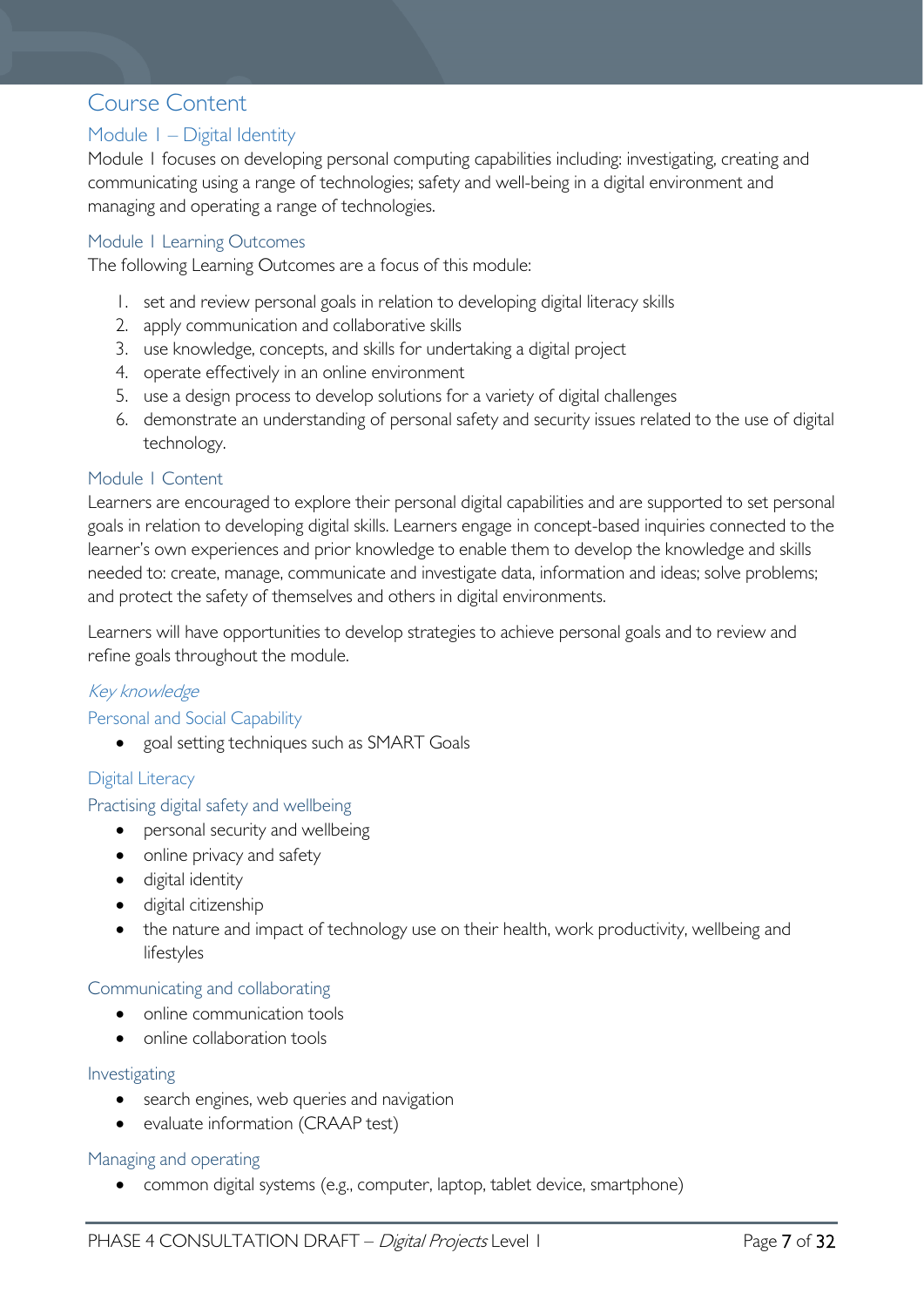- common hardware (e.g., monitor, keyboard, mouse)
- common software (e.g., word processing and presentation software, photo/video editing, spreadsheets, survey software)
- save, store and retrieve information and data
- protect content

### <span id="page-7-0"></span>Key skills

#### Personal and Social Capability

- apply personal goal setting strategies
- use digital technology to enhance own learning

# Digital Literacy

#### Practising digital safety and wellbeing

- identify risk factors when using digital systems
- safely use the internet for activities
- apply a number of online etiquette conventions
- identify concepts of digital citizenship
- apply work safe practices e.g., use equipment in accordance with design and instructions

# Communicating and collaborating

- communicate using online tools
- select an appropriate audience for digital communication
- collaborate with online learning community

#### Investigating

- use search engines effectively
- select and evaluate data and information.

#### Managing and operating

- recognise the purpose of a range of digital systems
- use common digital systems (hardware, software and networks) to complete familiar tasks
- save, store and retrieve information and data in agreed locations
- identify a range of ways to secure and access information, data and devices
- recognise ergonomically unsound practices

# <span id="page-7-1"></span>Module 1 Work Requirements Summary

The work requirements of a course are processes, products or performances that provide a significant demonstration of achievement that is measurable against the course's standards. Work requirements need not be the sole form of assessment for a module.

This module includes one (1) short response – Goal setting and Guided Reflection and one (1) product – Digital Citizenship Infographic as work requirements.

See Appendix 3 for the full specifications of the Work Requirements of this course.

#### <span id="page-7-2"></span>Module 1 Assessment

This module has a focus on criteria 1, 2, 3, 4, 5 and 6

# <span id="page-7-3"></span>Module 2 – Creating with Digital Technologies

Module 2 focuses on learners continuing to develop their digital literacy by working as problem solvers, collaborators and creators. Learners will investigate past, current and emerging digital technologies.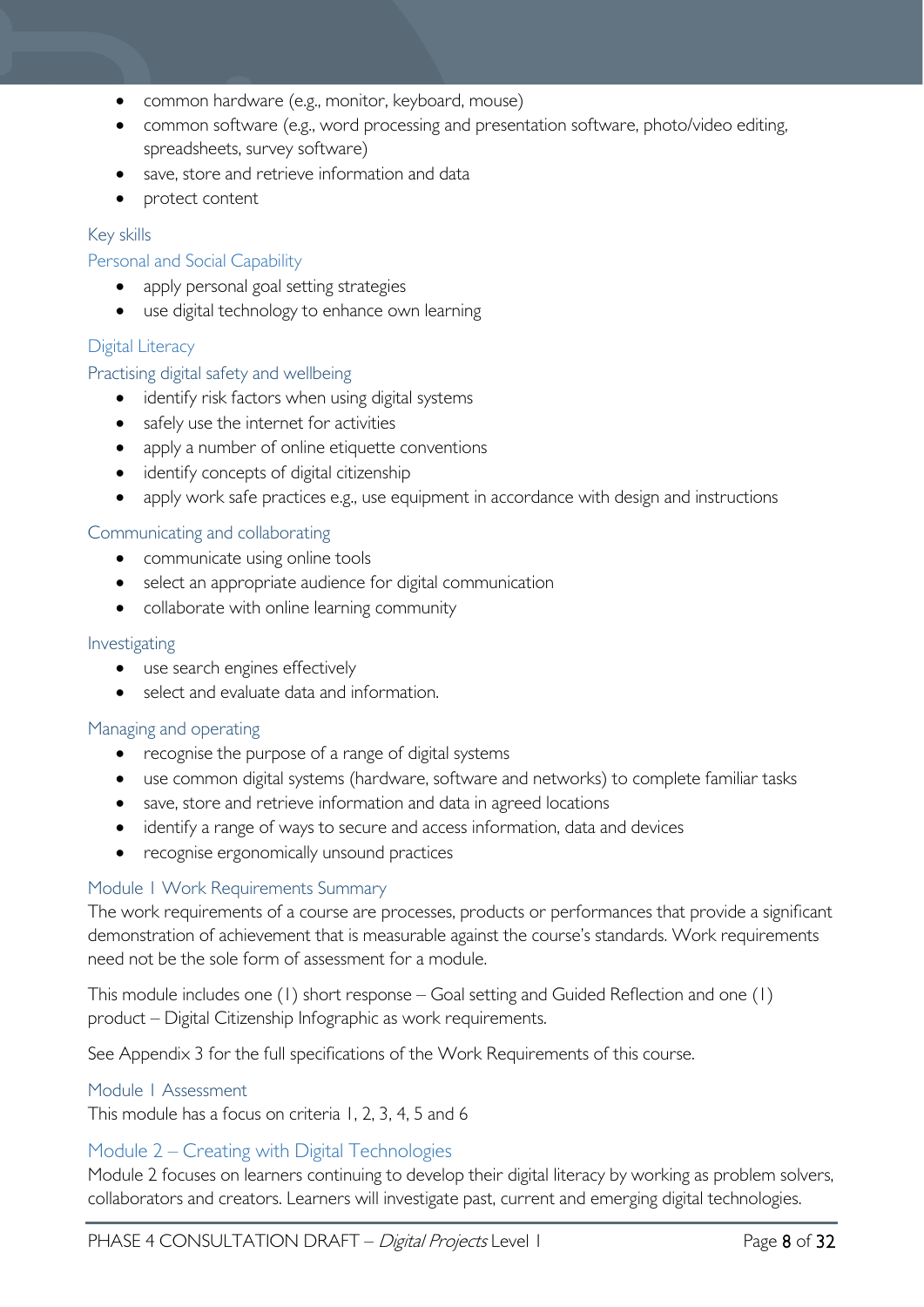#### <span id="page-8-0"></span>Module 2 Learning Outcomes

The following Learning Outcomes are a focus of this module:

- 1. set and review personal goals in relation to developing digital literacy skills
- 2. apply communication and collaborative skills
- 3. use knowledge, concepts, and skills for undertaking a digital project
- 4. operate effectively in an online environment
- 5. use a design process to develop solutions for a variety of digital challenges
- 7. investigate past, current and emerging information and software technologies

#### <span id="page-8-1"></span>Module 2 Content

Learners will continue to develop their digital literacy alongside computational thinking, problem-solving and technical skill building. Learners will be supported to design digital solutions in response to a problem or project brief relating to a particular theme or themes as selected by the provider (this may be in negotiation with learners or in response to an identified need or interest).

Suggested themes may include:

- programming
	- for example, game design, robotics, control systems
- emerging technologies
	- for example, artificial intelligence (AI), virtual reality (VR), augmented reality (AR), smart tech
- digital fabrication
	- for example, computer aided design (CAD), 3D printing, laser or vinyl cutting
- multimedia
	- for example, web design, animation, videography
- business computing
	- for example, client problems (help desk), networks and security, business software, data input
- information publishing and presenting
	- for example, digital publishing and presentation, personal publishing, social media campaign.

Provocations for problems or projects may arise from learner interest, involvement in community projects, service learning, social enterprise, case studies or realistic hypothetical situations. The content for projects focuses on problem-solving, generating ideas, modelling, managing, communicating, collaborating and evaluating solutions. The project should be relevant to learners' needs and interests.

Learners may work independently or collaboratively. They will document their learning and have opportunities to reflect upon strategies to achieve personal goals and to review and refine goals throughout the module.

# Key knowledge

# Personal and Social Capability

- goal setting and refinement
- intra- and interpersonal skills
	- o listening
	- o cooperation
	- o shared responsibilities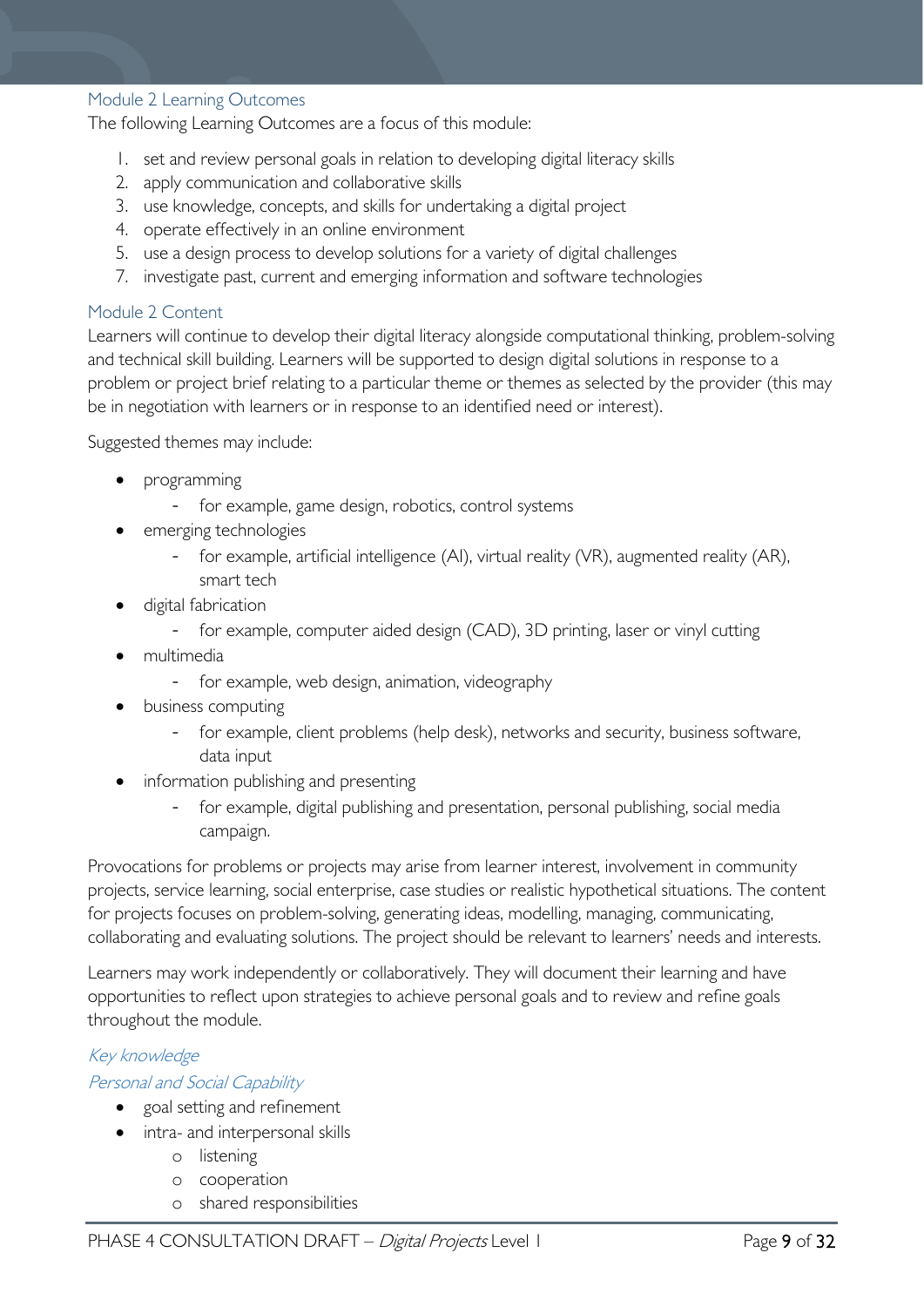- o task allocation
- o problem-solving
- o decision-making

# Creative and Critical Thinking

• metacognitive strategies

# Digital Literacy

# Practising digital safety and wellbeing

- personal security and wellbeing
- online privacy and safety
- the nature and impact of technology use on their health, work productivity, wellbeing and lifestyles

# Communicating and collaborating

- online communication tools
- online collaboration tools

#### Investigating

- past, current and emerging digital technologies
- strategies to locate information

# **Creating**

- design processes
	- o identifying a need/problem and user(s)
	- o defining the requirements
	- o exploring ideas
	- o choosing a preferred idea (making decisions)
	- o developing a project plan for producing the design project
	- o selecting tools and equipment
	- o producing the design project
	- o testing and evaluating the design project
	- o compiling a design portfolio of the steps during a design process
- planning tools
- create content
- intellectual property

#### Managing and operating

• common digital systems and theme-specific hardware, software and peripherals

# Key skills

# Personal and Social Capability

• apply SMART goal strategies

# Creative and Critical Thinking

- reflect upon own learning
- describe own learning processes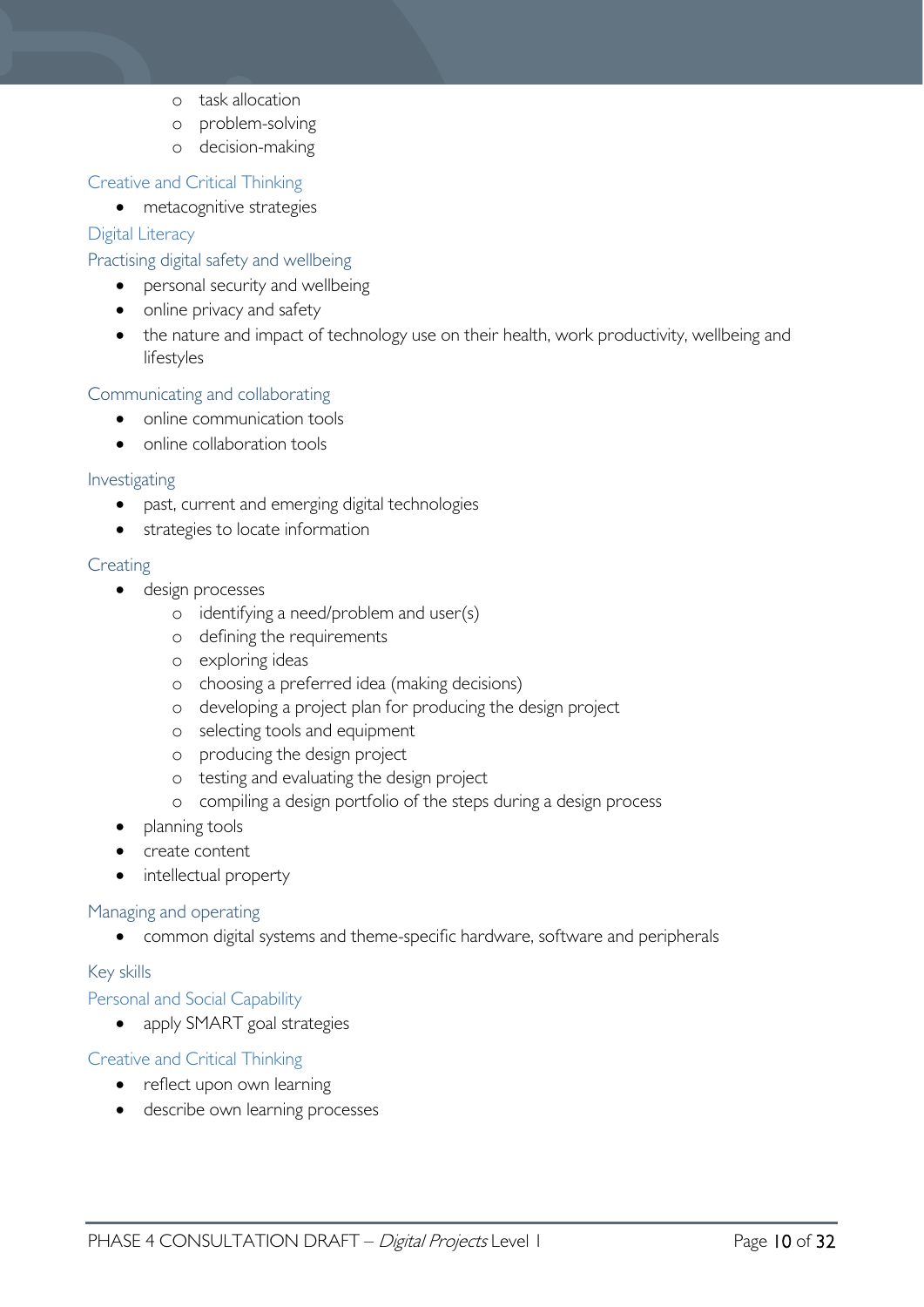# Digital Literacy

# Practising digital safety and wellbeing

- recognise security and privacy issues, such as keeping password private, accessing appropriate sites on internet, seeking permission prior to publication
- build and manage a healthy identity as a digital citizen

# Communicating and collaborating

- participate in online learning community (e.g., learning management system discussion/chat)
- use digital collaboration tools to safely collaborate with others to create and improve their work
- identify appropriate protocols for sending information

# Investigating

- use research strategies to locate information and other resources online
- identify a variety of past, current and emerging digital technologies

# **Creating**

- apply the process of design (investigate, design, plan, manage, create, evaluate solutions)
- apply basic computational thinking skills to describe problems and possible solutions
- produce or create solutions or products to address a need, problem or challenge

# Managing and operating

- identify the appropriate digital system to use to seek timely information
- engage confidently with and responsibly select and manipulate appropriate technologies materials, data, systems, tools and equipment.
- use common symbols and terminology associated with the digital context
- troubleshoot familiar issues and know when to ask for assistance
- evaluate and use technologies in a range of contexts
- demonstrate safe procedures in caring for and operating equipment, such as recharging batteries for communication device, turning computer on and off correctly

# <span id="page-10-0"></span>Module 2 Work Requirements Summary

The work requirements of a course are processes, products or performances that provide a significant demonstration of achievement that is measurable against the course's standards. Work requirements need not be the sole form of assessment for a module.

This module includes one (1) product – multimodal presentation, one (1) extended response – made up of a learning journal/blog/vlog including goal setting and one (1) reflection as work requirements.

See Appendix 3 for the full specifications of the Work Requirements of this course.

# <span id="page-10-1"></span>Module 2 Assessment

This module has a focus on criteria 1, 2, 3, 4, 5 and 7

# <span id="page-10-2"></span>Module 3 – Digital Projects

The final module focuses on negotiated collaborative or independent projects. Learners will select projects of personal interest that will support the development of their identified digital literacy goals. Learners are encouraged to adopt and reflect on practices that encourage lifelong learning through the development of a growth mindset.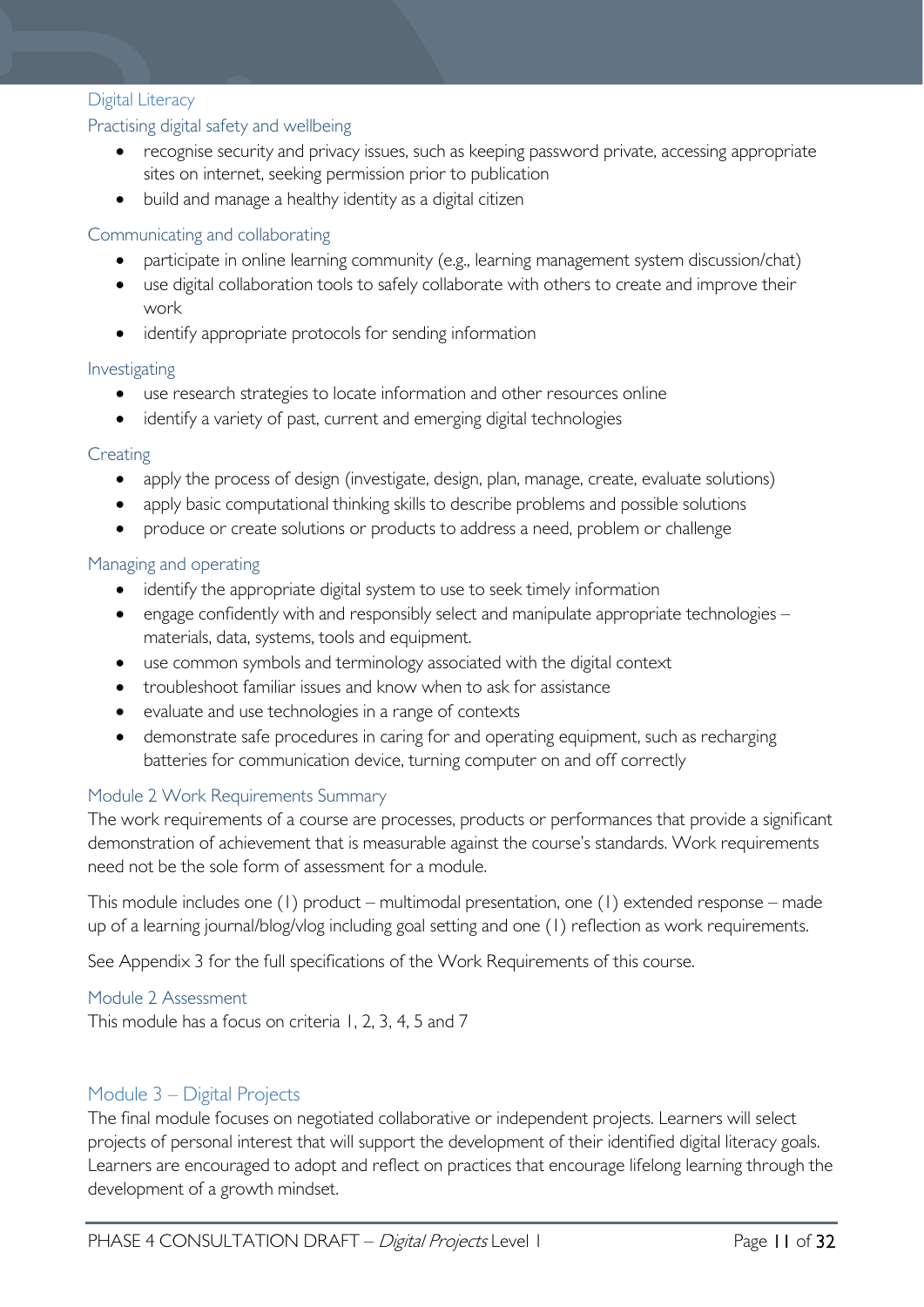#### <span id="page-11-0"></span>Module 3 Learning Outcomes

The following Learning Outcomes are a focus of this module:

- 1. set and review personal goals in relation to developing digital literacy skills
- 2. apply communication and collaborative skills
- 3. use knowledge, concepts, and skills for undertaking a digital project
- 4. operate effectively in an online environment
- 5. use a design process to develop solutions for a variety of digital challenges
- 8. utilise a growth mindset to overcome project challenges and build skills for lifelong learning

#### <span id="page-11-1"></span>Module 3 Content

Learners will have the opportunity to showcase their digital literacy and technical skills and to reflect upon and celebrate their personal achievements. Learners may choose to extend a project they have been working on or to transfer their skills to a new project. In negotiating their project, learners must clearly identify the strengths they will bring to the project and the knowledge and skills that they must challenge themselves to develop.

### Key knowledge

#### Personal and Social Capability

- goal setting and review
- resilience, adaptability and perseverance

#### Creative and Critical Thinking

- metacognitive strategies
- a growth mindset

### Digital Literacy

#### Practising digital safety and wellbeing

• cybersecurity concepts related to personal information security and data sharing

# Communicating and collaborating

- online communication tools
- online collaboration tools

#### Investigating

- technological changes that impact daily life
- the ethical impact of digital technology on society

#### **Creating**

- planning and managing projects
- problem-solving, computational thinking and the design process

#### Managing and operating

- common hardware and software
- project specific hardware and software
- troubleshooting strategies

# Key skills

#### Personal and Social Capability

- set personal goals for future development
- apply digital literacy skills to further learning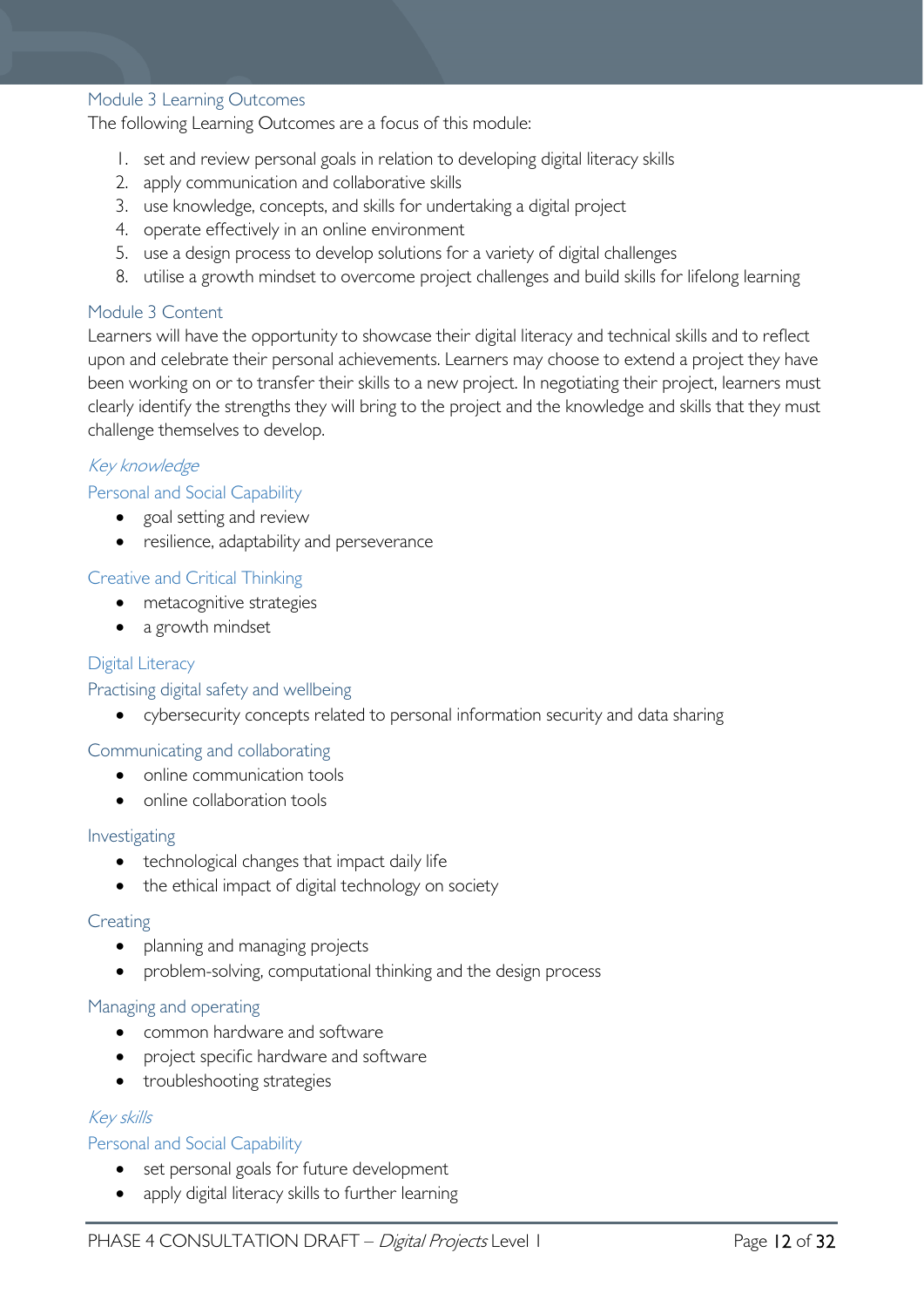• use a growth mindset to support lifelong learning

### Creative and Critical Thinking

- review, reflect upon and evaluate learning and actions
- reflect on the benefits/advantages of collaboration during group work

# Digital Literacy

Practising digital safety and wellbeing

use digital technology and media in safe, responsible, and ethical ways

#### Communicating and collaborating

- use strategies for effective collaboration
- communicate within an online learning community (peers, teacher)
- use applications/multimedia software to create products with thought given to both the audience and the purpose through the use of digital design
- communicate ideas, processes and solutions to a targeted audience

#### Investigating

- identify and explore relevant information from a range of sources
- identify ethical considerations in digital solutions and/or data use
- identify the changes that technology has made to daily life

#### **Creating**

- apply computational thinking skills to describe problems and possible solutions
- design a digital solution for a problem using an appropriate method
- create a solution based on a design using appropriate tools and techniques
- review or test a solution against the original plan
- evaluate digital solutions or prototypes
- document decision-making and problem solving in the development of solutions
- use time management skills

#### Managing and operating

- select and operate a range of appropriate hardware and software
- apply prior learning when experimenting with new technologies
- troubleshoot basic problems

#### <span id="page-12-0"></span>Module 3 Work Requirements Summary

The work requirements of a course are processes, products or performances that provide a significant demonstration of achievement that is measurable against the course's standards. Work requirements need not be the sole form of assessment for a module.

This module includes one (1) digital folio as a work requirement.

See Appendix 3 for the full specifications of the Work Requirements of this course.

#### <span id="page-12-1"></span>Module 3 Assessment

This module has a focus on criteria 1, 2, 3, 4, 5 and 8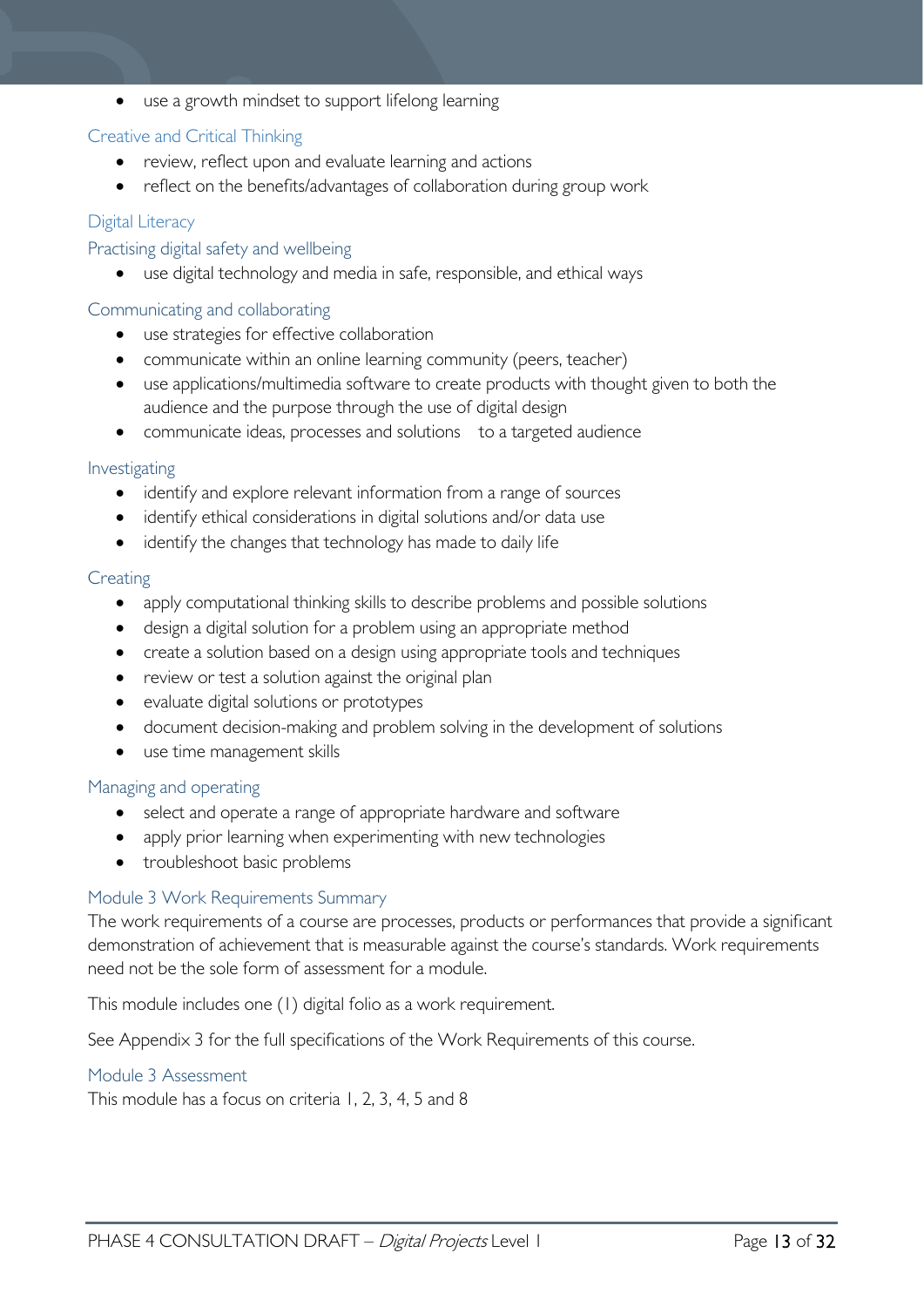# <span id="page-13-0"></span>Assessment

Criterion-based assessment is a form of outcomes assessment that identifies the extent of learner achievement at an appropriate end-point of study. Although assessment – as part of the learning program – is continuous, much of it is formative, and is done to help learners identify what they need to do to attain the maximum benefit from their study of the course. Therefore, assessment for summative reporting to TASC will focus on what both teacher and learner understand to reflect endpoint achievement.

The standard of achievement each learner attains on each criterion is recorded as a rating 'A', 'B', or 'C', according to the outcomes specified in the standards section of the course.

A 't' notation must be used where a learner demonstrates any achievement against a criterion less than the standard specified for the 'C' rating.

A 'z' notation is to be used where a learner provides no evidence of achievement at all.

Internal assessment of all criteria will be made by the provider. Providers will report the learner's rating for each criterion to TASC.

# <span id="page-13-1"></span>**Criteria**

|                | Module I | Module 2                                                 | Module 3 |
|----------------|----------|----------------------------------------------------------|----------|
| Criteria Focus |          | $1, 2, 3, 4, 5, 6$   1, 2, 3, 4, 5, 7   1, 2, 3, 4, 5, 8 |          |

The assessment for *Digital Projects* Level 1 will be based on the degree to which the learner can:

- 1. apply a process for setting and reviewing personal digital literacy goals
- 2. apply communication and collaborative skills
- 3. apply technical skills, knowledge and understanding
- 4. use internet-based tools and services to carry out a range of activities
- 5. use problem solving and thinking skills when following a design process
- 6. apply digital safety, security and well-being practices
- 7. describe a range of past, current and emerging information and software technologies
- 8. apply strategies to demonstrate a growth mindset

# <span id="page-13-2"></span>**Standards**

Criterion 1: apply a process for setting and reviewing personal digital literacy goals

| <b>Standard Element</b>                                    | Rating C                                                                            | Rating B                                                                              | Rating A                                                                                                     |
|------------------------------------------------------------|-------------------------------------------------------------------------------------|---------------------------------------------------------------------------------------|--------------------------------------------------------------------------------------------------------------|
| <b>El</b> - Awareness of<br>personal digital<br>capability | demonstrates some<br>awareness of self as a<br>digital user in familiar<br>contexts | demonstrates an<br>understanding of self as<br>a digital user in familiar<br>contexts | demonstrates an<br>understanding of self as<br>a digital user in familiar<br>and some unfamiliar<br>contexts |
| E2 - Goal Setting                                          | sets S.M.A.R.T goals<br>using a template <sup>†</sup>                               | sets a range of<br>S.M.A.R.T goals <sup>t</sup>                                       | sets a broad range of<br>S.M.A.R.T goals <sup>†</sup>                                                        |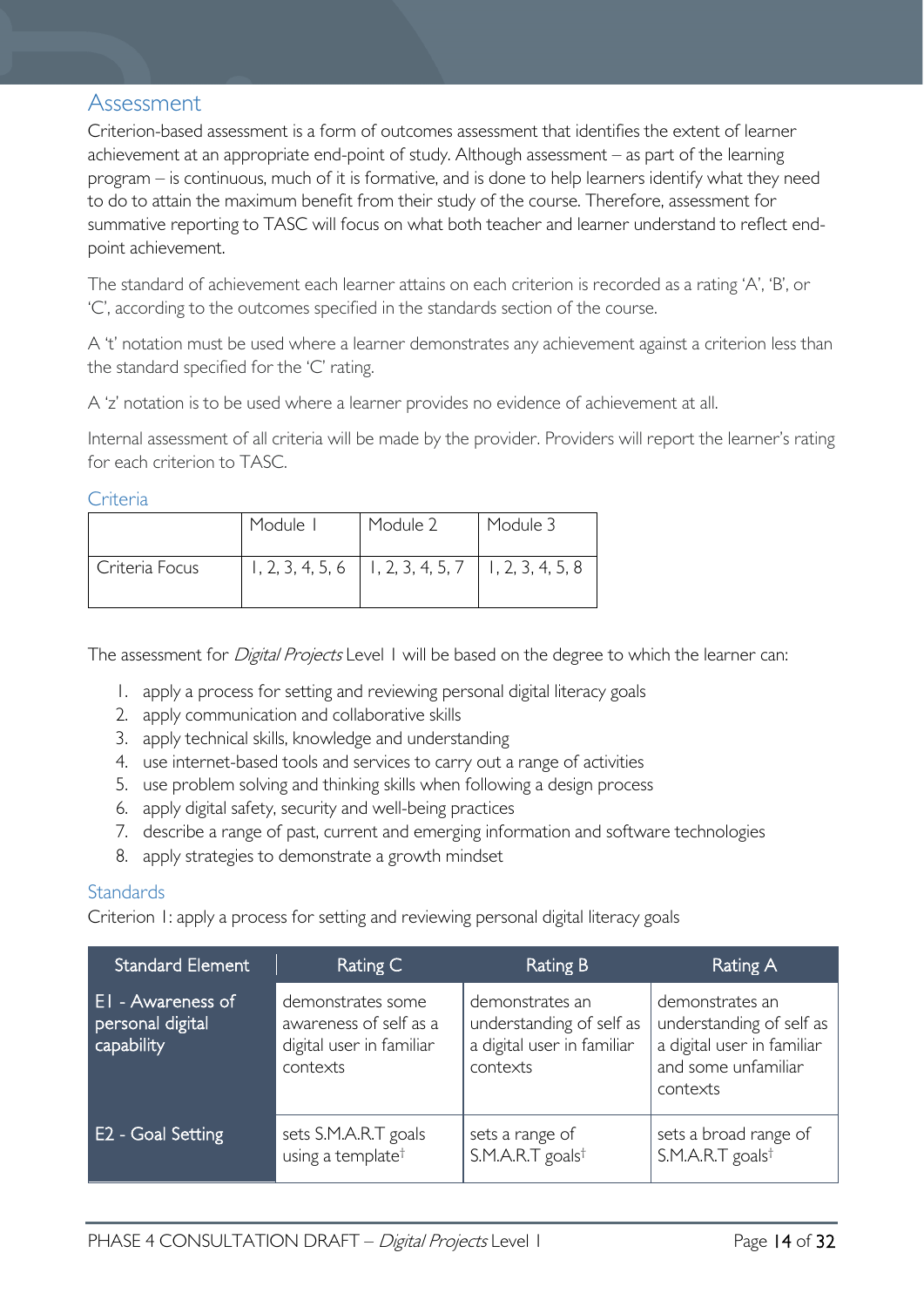| E3 - Reflective | identifies main enablers                                       | identifies main enablers                   | identifies main enablers                                        |
|-----------------|----------------------------------------------------------------|--------------------------------------------|-----------------------------------------------------------------|
| practice        | and barriers to                                                | and barriers to                            | and barriers to                                                 |
|                 | achieving goals and with $ $<br>support suggests<br>solutions. | achieving goals and<br>suggests solutions. | achieving goals and<br>suggests solutions with<br>ways forward. |

† S.M.A.R.T goals – Specific, Measurable, Attainable, Realistic, Timebound

Criterion 2: apply communication and collaborative skills

| <b>Standard Element</b>                       | Rating C                                                                                                           | <b>Rating B</b>                                                                                       | Rating A                                                                                                           |
|-----------------------------------------------|--------------------------------------------------------------------------------------------------------------------|-------------------------------------------------------------------------------------------------------|--------------------------------------------------------------------------------------------------------------------|
| EI –<br>Communicating<br>and collaborating    | connects, communicates<br>and collaborates with<br>others using appropriate<br>conventions for online<br>etiquette | connects, communicates<br>and collaborates<br>appropriately with others<br>using digital technologies | connects, communicates<br>and collaborates<br>purposefully with others<br>using a range of digital<br>technologies |
| $E2 - Document$<br>ideas and solutions        | uses exemplars to<br>document ideas and<br>solutions                                                               | uses templates to clearly<br>document ideas and<br>solutions                                          | clearly documents ideas<br>and solutions with<br>minimal pre-scaffolding                                           |
| $E3 -$ Organise and<br>display<br>information | uses a limited range of<br>software applications to<br>organise and display<br>information.                        | uses a range of software<br>applications to organise<br>and display information.                      | uses a wide range of<br>software applications to<br>organise and display<br>information.                           |

Criterion 3: apply technical skills, knowledge and understanding

| <b>Standard Element</b>             | Rating C                                                                                | <b>Rating B</b>                                                                      | Rating A                                                                                         |
|-------------------------------------|-----------------------------------------------------------------------------------------|--------------------------------------------------------------------------------------|--------------------------------------------------------------------------------------------------|
| EI - Select and<br>operate software | identifies and uses<br>appropriate computer<br>software to achieve<br>digital solutions | selects and uses<br>appropriate computer<br>software to achieve<br>digital solutions | selects and effectively<br>uses appropriate<br>computer software to<br>achieve digital solutions |
| E2 - Select and<br>operate hardware | identifies and uses<br>appropriate computer<br>hardware to achieve<br>digital solutions | selects and uses<br>appropriate computer<br>hardware to achieve<br>digital solutions | selects and effectively<br>uses appropriate<br>computer hardware to<br>achieve digital solutions |
| $F3 -$<br>Troubleshooting           | fixes routine<br>malfunctions as directed                                               | follows basic<br>troubleshooting<br>instructions to solve<br>routine malfunctions    | applies common<br>troubleshooting<br>procedures to solve<br>routine malfunctions                 |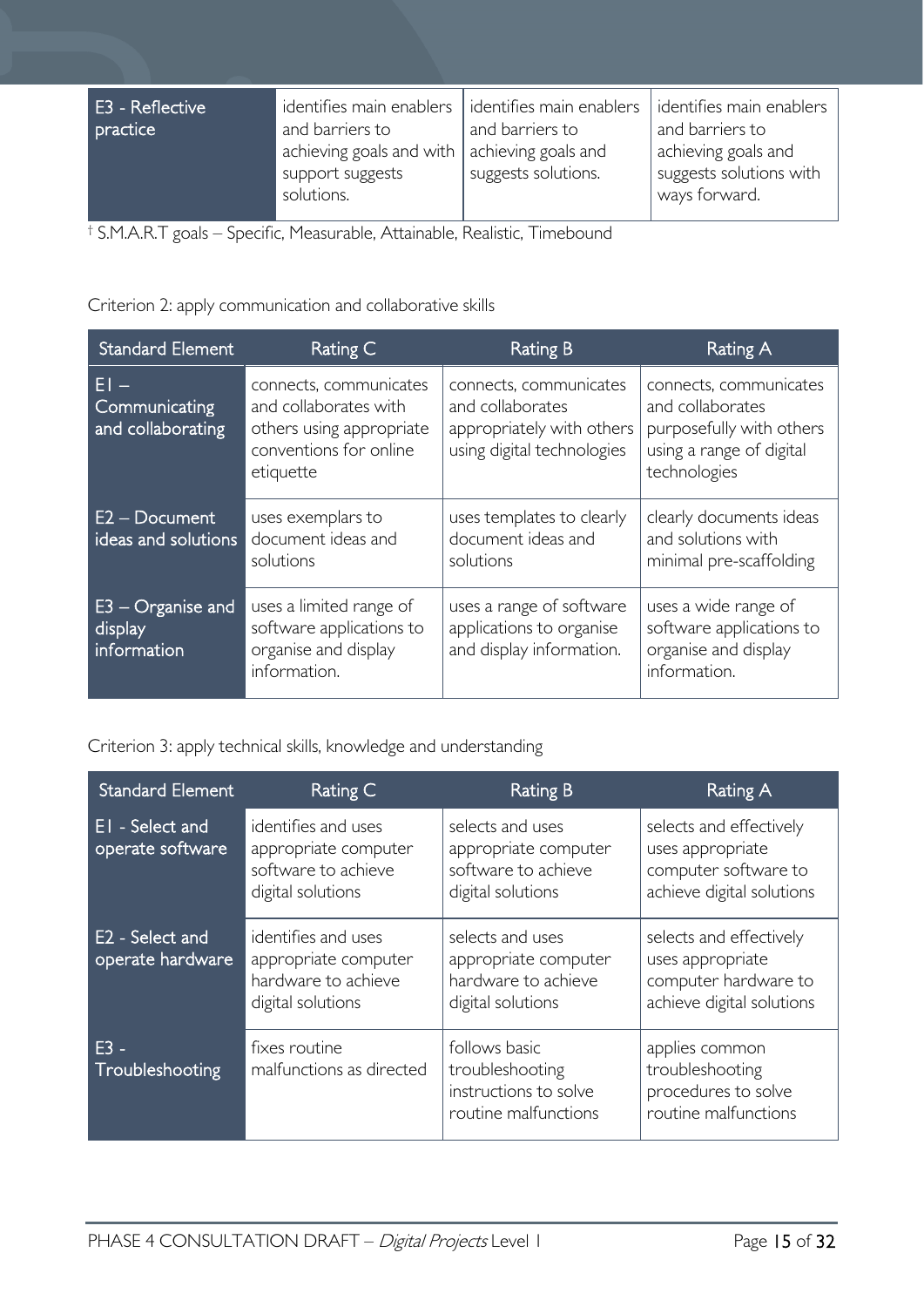| <b>Standard Element</b>                      | Rating C                                                                                                         | Rating B                                                                                                        | Rating A                                                                                                       |
|----------------------------------------------|------------------------------------------------------------------------------------------------------------------|-----------------------------------------------------------------------------------------------------------------|----------------------------------------------------------------------------------------------------------------|
| E4 - Responsible<br>and ethical<br>attitudes | identifies and applies<br>responsible and ethical<br>attitudes related to the<br>use of digital<br>technologies. | describes and applies<br>responsible and ethical<br>attitudes related to the<br>use of digital<br>technologies. | explains and applies<br>responsible and ethical<br>attitudes related to the<br>use of digital<br>technologies. |

Criterion 4: use internet-based tools and services to carry out a range of activities

| <b>Standard Element</b>                   | Rating C                                                                                                      | <b>Rating B</b>                                                                                                              | Rating A                                                                                                                                 |
|-------------------------------------------|---------------------------------------------------------------------------------------------------------------|------------------------------------------------------------------------------------------------------------------------------|------------------------------------------------------------------------------------------------------------------------------------------|
| EI - Online<br>participation              | follows instructions to<br>use internet based<br>software <sup>†</sup> to participate<br>in online learning   | uses a range of internet-<br>based software <sup>†</sup> to<br>participate in online<br>learning                             | uses a wide range of<br>internet-based software <sup>t</sup><br>to participate in online<br>learning                                     |
| E2 - Locate and<br>process<br>information | uses simple web search<br>queries and basic<br>webpage navigation to<br>locate information on<br>the internet | uses web search queries<br>and basic webpage<br>navigation to research<br>ideas and locate<br>information on the<br>internet | uses a limited range of<br>advanced web search<br>and navigation tools to<br>research ideas and locate<br>information on the<br>internet |
| E3 - Evaluate<br>Information              | evaluates the credibility<br>of information accessed<br>online.                                               | evaluates the credibility<br>and reliability of<br>information accessed<br>online.                                           | evaluates the credibility,<br>reliability and relevance<br>of information accessed<br>online.                                            |

† internet based software – including but not limited to learning management systems, video conferencing, email, cloud computing

Criterion 5: use problem solving and thinking skills when following a design process

| <b>Standard Element</b>            | Rating C                                                                                           | <b>Rating B</b>                                                                                           | Rating A                                                                                                |
|------------------------------------|----------------------------------------------------------------------------------------------------|-----------------------------------------------------------------------------------------------------------|---------------------------------------------------------------------------------------------------------|
| $EI - Design$<br>thinking (design) | uses basic problem-<br>solving strategies, as<br>directed, when<br>undertaking digital<br>projects | uses a limited range of<br>familiar problem-solving<br>strategies when<br>undertaking digital<br>projects | identifies and uses a<br>range of problem-solving<br>strategies when<br>undertaking digital<br>projects |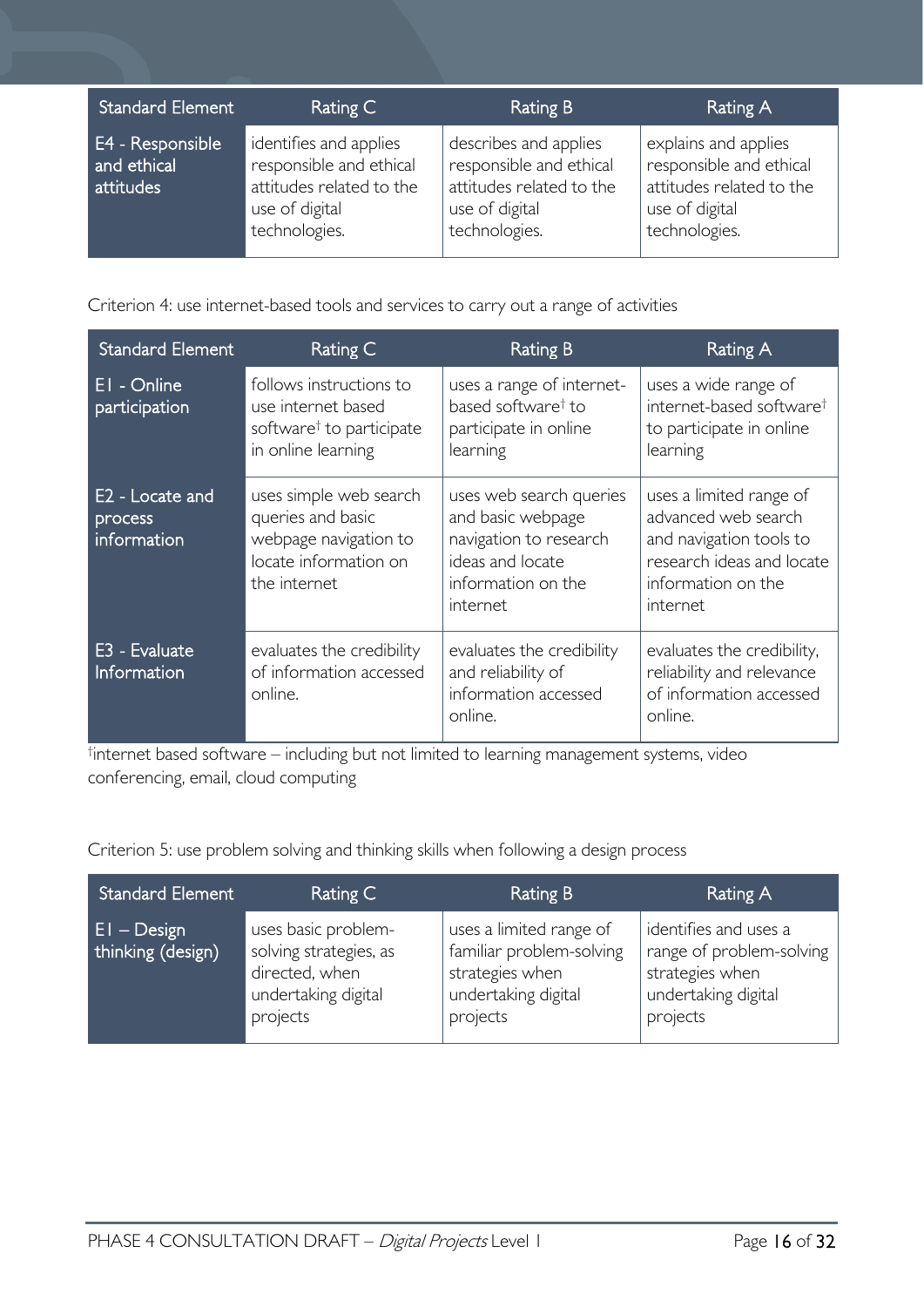| <b>Standard Element</b>               | Rating C                                                                                                     | Rating B                                                                                                                                        | Rating A                                                                                                                                                         |
|---------------------------------------|--------------------------------------------------------------------------------------------------------------|-------------------------------------------------------------------------------------------------------------------------------------------------|------------------------------------------------------------------------------------------------------------------------------------------------------------------|
| $E2 - Create$<br>content (make)       | follows simple written<br>and pictorial instructions<br>to produce solutions to<br>simple digital challenges | follows instructions and<br>experiments with digital<br>technologies to produce<br>appropriate solutions to<br>a range of digital<br>challenges | experiments with familiar<br>and some unfamiliar<br>digital technologies to<br>produce appropriate<br>solutions to a range of<br>challenging digital<br>problems |
| $E3 -$<br>Metacognition<br>(appraise) | recounts decisions made<br>when creating digital<br>solutions.                                               | describes decisions made<br>when creating digital<br>solutions.                                                                                 | explains decisions made<br>when creating digital<br>solutions.                                                                                                   |

Criterion 6: apply digital safety, security and well-being practices

| <b>Standard Element</b>                   | Rating C                                                                                                                                                   | <b>Rating B</b>                                                                                                                                           | <b>Rating A</b>                                                                                                                                          |
|-------------------------------------------|------------------------------------------------------------------------------------------------------------------------------------------------------------|-----------------------------------------------------------------------------------------------------------------------------------------------------------|----------------------------------------------------------------------------------------------------------------------------------------------------------|
| EI - Manage<br>online privacy &<br>safety | identifies the importance<br>of secure information<br>and privacy and acts with<br>appropriate awareness<br>of the risks that digital<br>environments pose | describes the importance<br>of secure information<br>and privacy and acts with<br>appropriate awareness<br>of the risks that digital<br>environments pose | explains the importance<br>of secure information<br>and privacy and acts with<br>appropriate awareness<br>of the risks that digital<br>environments pose |
| E2 - Manage digital<br>identity           | identifies that content<br>posted online can be<br>permanent and impact<br>the reputation of<br>themselves and others                                      | identifies ways in which<br>digital identity can be<br>managed to limit the<br>impact of online actions<br>on the reputation of<br>themselves and others  | describes ways in which<br>digital identity can be<br>managed to limit the<br>impact of online actions<br>on the reputation of<br>themselves and others  |
| E3 - Manage digital<br>well-being         | follows given<br>occupational health and<br>safety procedures and<br>instructions when using<br>computers and digital<br>technology.                       | identifies how digital<br>environments can affect<br>wellbeing and identifies<br>ways to support healthy<br>and manageable<br>practices.                  | describes how digital<br>environments can affect<br>wellbeing and describes<br>ways to support healthy<br>and manageable<br>practices.                   |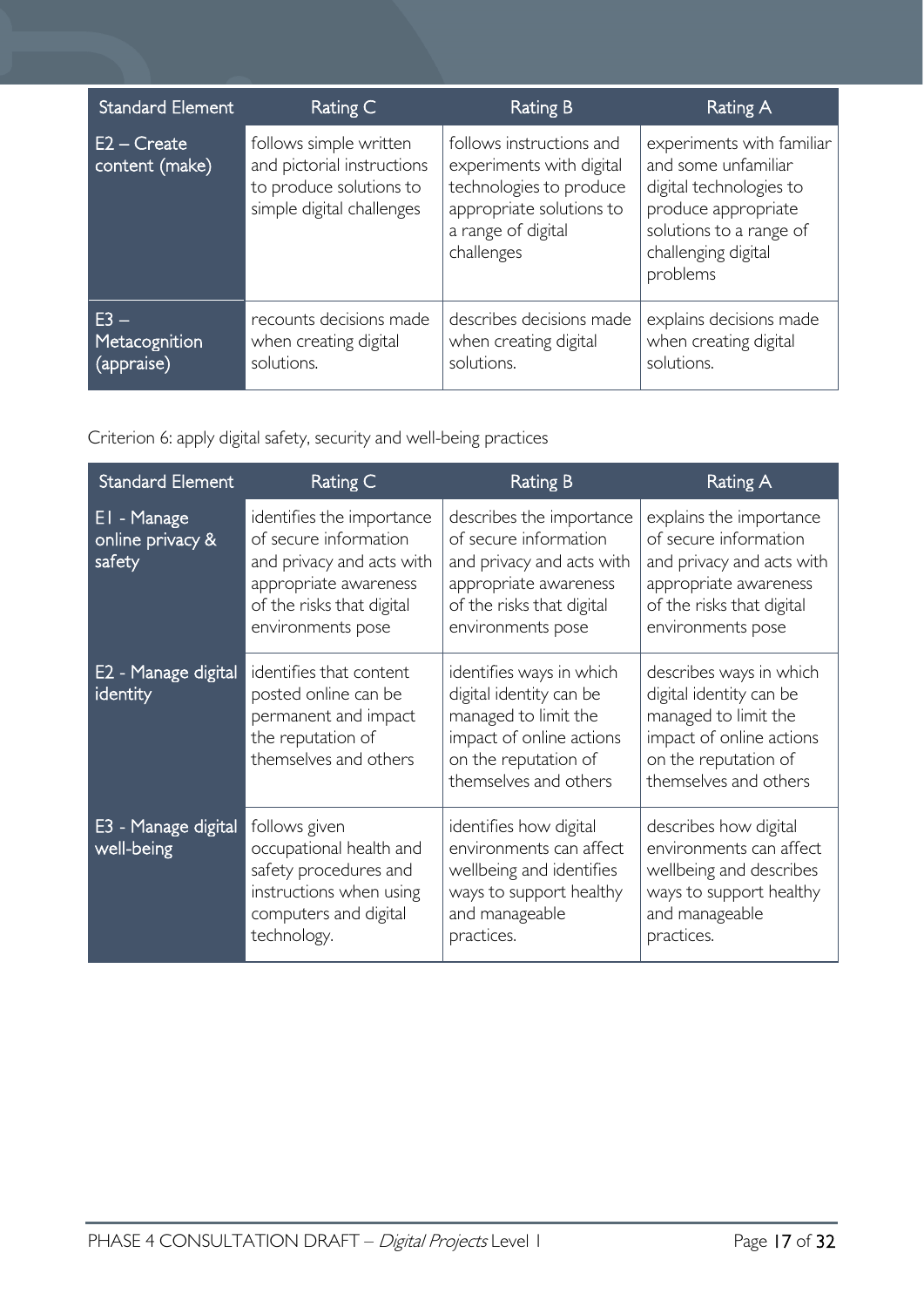Criterion 7: describe a range of past, current and emerging information and software technologies

| Standard Element                                             | Rating C                                                                                                                                             | Rating B                                                                                                                           | Rating A                                                                                                                          |
|--------------------------------------------------------------|------------------------------------------------------------------------------------------------------------------------------------------------------|------------------------------------------------------------------------------------------------------------------------------------|-----------------------------------------------------------------------------------------------------------------------------------|
| EI - Digital<br>technologies for<br>daily living and<br>work | identifies a limited range<br>of digital technologies<br>used to complete simple<br>tasks for everyday adult<br>settings, including the<br>workplace | identifies a range of<br>digital technologies used<br>to complete tasks for<br>everyday adult settings,<br>including the workplace | describes a range of<br>digital technologies used<br>to complete tasks for<br>everyday adult settings,<br>including the workplace |
| E <sub>2</sub> - Technologies<br>and society                 | identifies how existing<br>digital systems satisfy<br>known user needs                                                                               | describes how existing<br>digital systems satisfy<br>known user needs                                                              | compares existing digital<br>systems and describes<br>advantages and<br>disadvantages to satisfy<br>known user needs              |
| E3 - Evolution of<br>technology                              | describes a limited range<br>of past, current and<br>emerging information,<br>and software.<br>technologies.                                         | describes a range of past,<br>current and emerging<br>information, and<br>software, technologies.                                  | describes a wide range of<br>past, current and<br>emerging information,<br>and software,<br>technologies.                         |

Criterion 8: apply strategies to demonstrate a growth mindset

| <b>Standard Element</b>                               | Rating C                                                                                                                      | <b>Rating B</b>                                                                                                       | <b>Rating A</b>                                                                                                                                 |
|-------------------------------------------------------|-------------------------------------------------------------------------------------------------------------------------------|-----------------------------------------------------------------------------------------------------------------------|-------------------------------------------------------------------------------------------------------------------------------------------------|
| EI - Resilience,<br>adaptability, and<br>perseverance | identifies personal<br>examples of flexibility<br>and resilience when<br>solving digital problems                             | describes personal<br>examples of flexibility<br>and resilience when<br>solving digital problems                      | describes personal<br>examples of flexibility<br>and resilience when<br>solving digital problems<br>and identifies strategies<br>for future use |
| E <sub>2</sub> - Transfer<br>knowledge                | applies aspects of<br>knowledge gained from<br>one familiar context to a<br>similar context to solve a<br>digital problem     | applies knowledge gained<br>from one familiar<br>context to a similar<br>context to solve a digital<br>problem        | applies knowledge gained<br>from one context to<br>another unrelated<br>context to solve a digital<br>problem                                   |
| $E3 -$ Risk taking                                    | experiments with digital<br>tools and software in a<br>limited range of familiar<br>contexts to complete<br>tasks/activities. | experiments with digital<br>tools and software in a<br>range of familiar contexts<br>to complete<br>tasks/activities. | experiments with digital<br>tools and software in a<br>range of familiar and<br>some unfamiliar contexts<br>to complete<br>tasks/activities.    |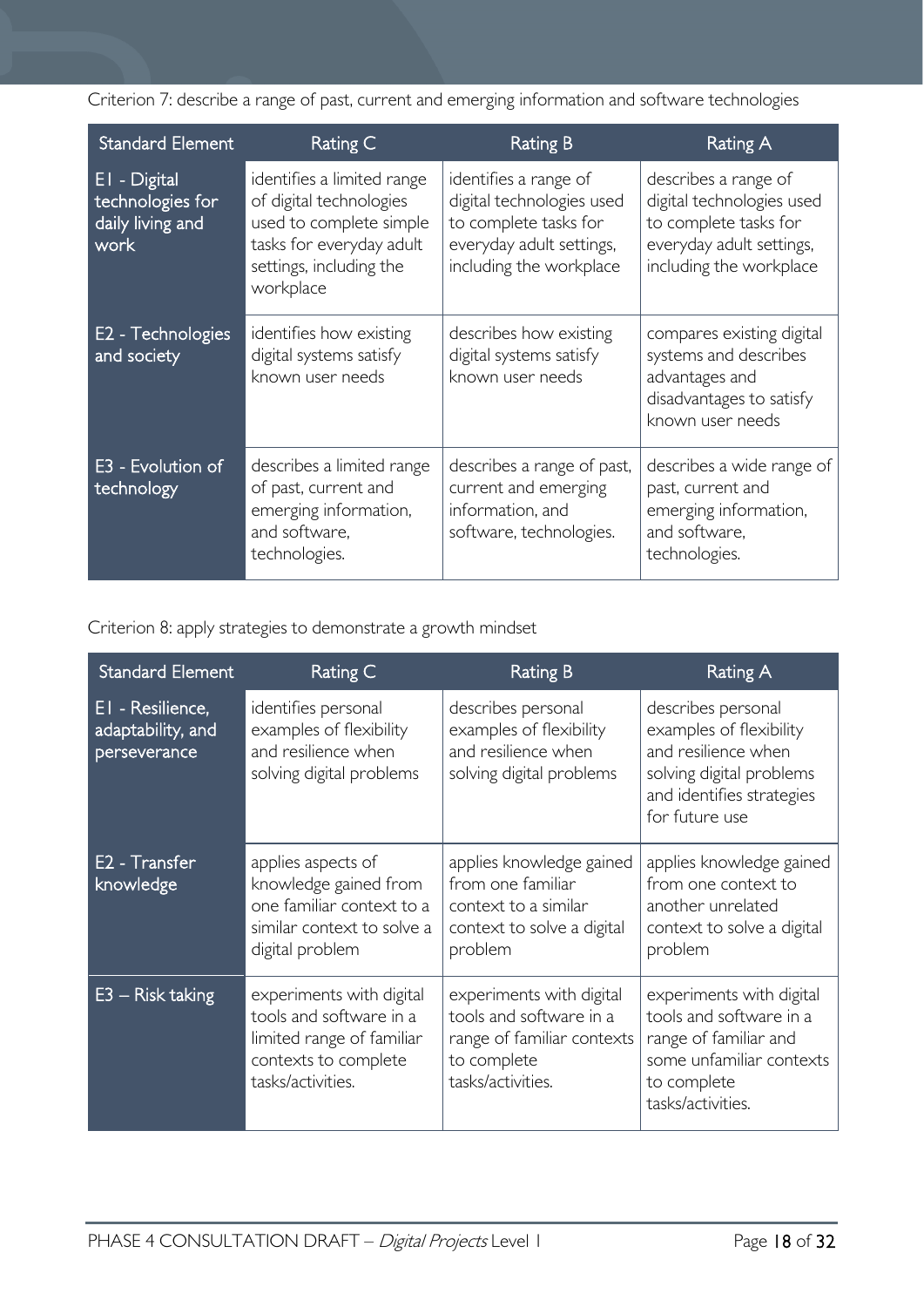# <span id="page-18-0"></span>Quality Assurance

• This will be determined by TASC at time of accreditation.

# <span id="page-18-1"></span>Qualifications and Award Requirements

# <span id="page-18-2"></span>Level 1

The minimum requirements for an award are as follows:

EXCEPTIONAL ACHIEVEMENT (EA) 6 'A' ratings, 2 'B' rating

HIGH ACHIEVEMENT (HA) 3 'A' ratings, 4 'B' ratings, 1 'C' rating

COMMENDABLE ACHIEVEMENT (CA) 4 'B' ratings, 3 'C' ratings

SATISFACTORY ACHIEVEMENT (SA) 6 'C' ratings

PRELIMINARY ACHIEVEMENT (PA) 4 'C' ratings

A learner who otherwise achieves the rating for a CA (Commendable Achievement) or SA (Satisfactory Achievement) award but who fails to show any evidence of achievement in one or more criteria ('z' notation) will be issued with a PA (Preliminary Achievement) award.

# <span id="page-18-3"></span>Course Evaluation

• This will be confirmed by time of accreditation.

# <span id="page-18-4"></span>Course Developer

This course has been developed by the Department of Education's Years 9 to 12 Learning Unit in collaboration with Catholic Education Tasmania and Independent Schools Tasmania.

# <span id="page-18-5"></span>Accreditation and Version History

• Details to be determined by TASC at time of accreditation.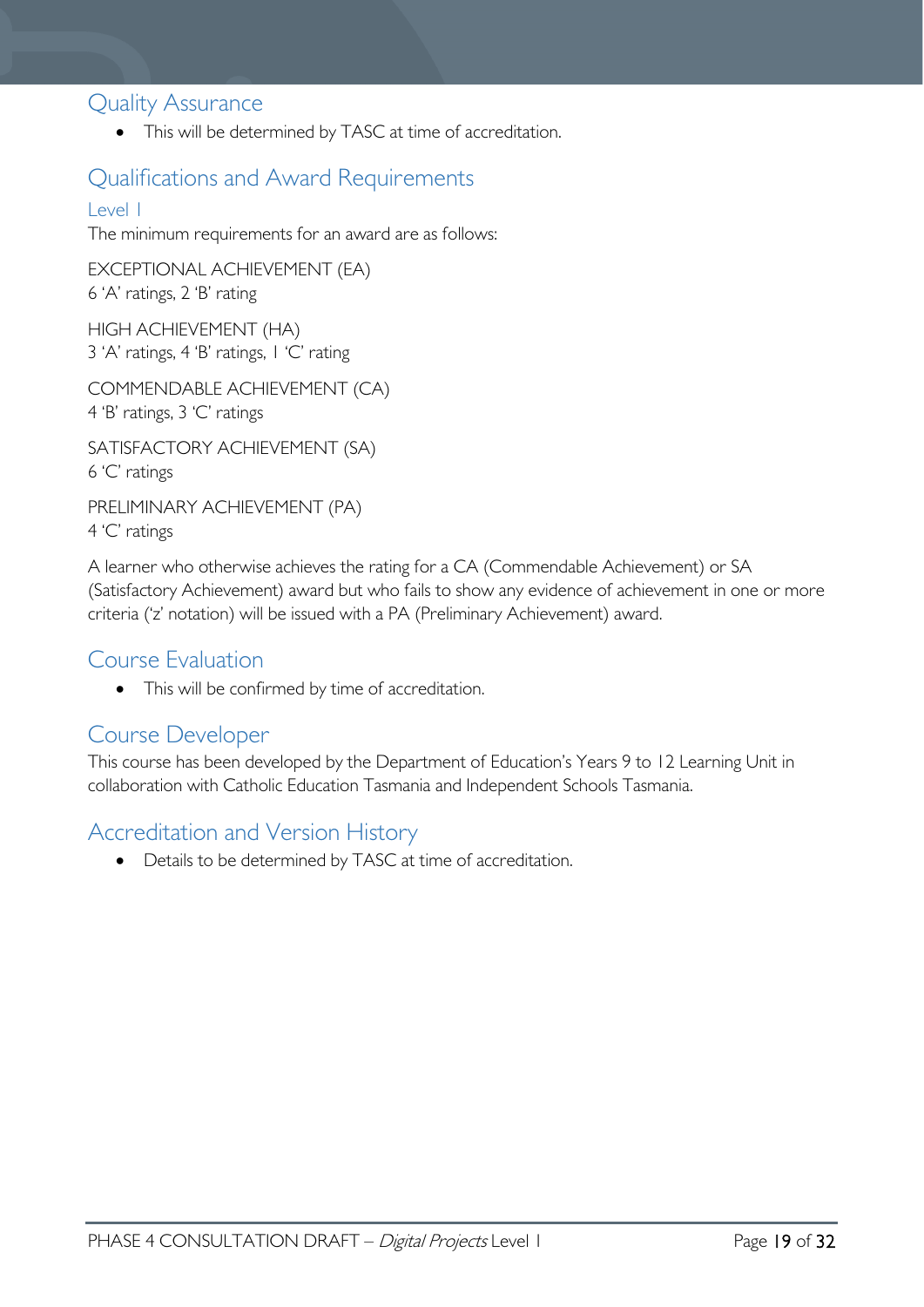# Appendix 1 - Line of Sight

| Learning Outcomes |         |                          |          |                  |  |
|-------------------|---------|--------------------------|----------|------------------|--|
|                   | Content |                          |          |                  |  |
|                   |         | <b>Work Requirements</b> |          |                  |  |
|                   |         |                          | Criteria |                  |  |
|                   |         |                          |          | <b>Standards</b> |  |
|                   |         |                          |          |                  |  |

<span id="page-19-0"></span>

| Learning Outcomes                                                                  | Course Content | Work<br>Requirements | Criteria       | Standards                   | General<br>Capabilities (GC) |
|------------------------------------------------------------------------------------|----------------|----------------------|----------------|-----------------------------|------------------------------|
| set and review personal goals in relation to developing digital literacy<br>skills | Module 1, 2, 3 | Module 1, 2, 3       | $\mathsf{C}$   | All<br>standard<br>elements | GC:<br>误举                    |
| 2.<br>apply communication and collaborative skills                                 | Module 1, 2, 3 | Module 1, 2, 3       | C <sub>2</sub> | All<br>standard<br>elements | GC:<br>误举                    |
| 3.<br>use knowledge, concepts, and skills for undertaking a digital project        | Module 1, 2, 3 | Module 1, 2, 3       | C <sub>3</sub> | All<br>standard<br>elements | GC:                          |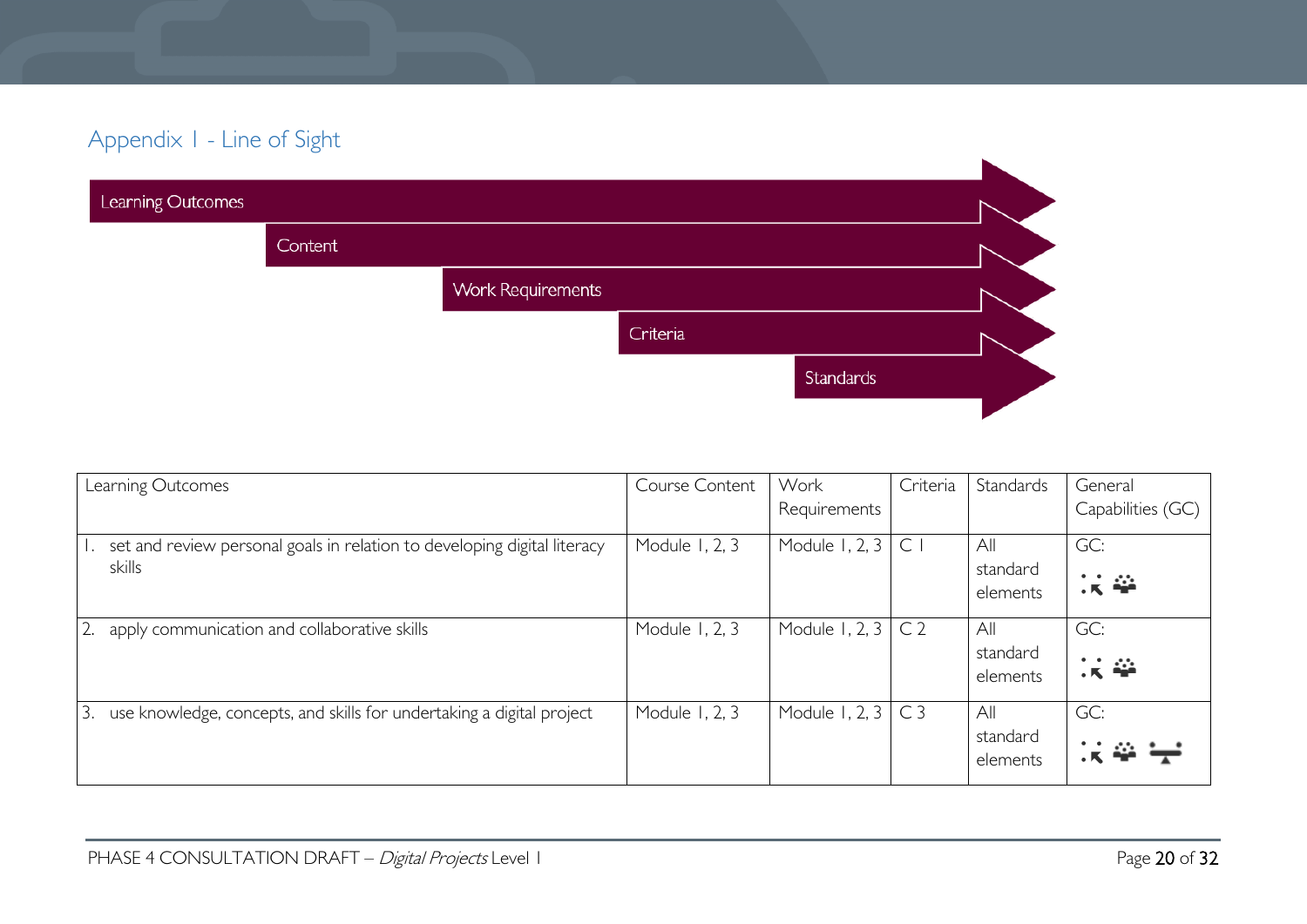| Learning Outcomes                                                                                                     | Course Content | Work<br>Requirements | Criteria       | Standards                   | General<br>Capabilities (GC)             |
|-----------------------------------------------------------------------------------------------------------------------|----------------|----------------------|----------------|-----------------------------|------------------------------------------|
| operate effectively in an online environment<br>4.                                                                    | Module 1, 2, 3 | Module 1, 2, 3       | C <sub>4</sub> | All<br>standard<br>elements | GC:                                      |
| use a design process to develop solutions for a variety of digital<br>5.<br>challenges                                | Module 1, 2, 3 | Module 1, 2, 3       | C <sub>5</sub> | All<br>standard<br>elements | GC:<br><u>ନେ</u> କ                       |
| demonstrate an understanding of personal safety and security issues<br>6.<br>related to the use of digital technology | Module         | Module               | C <sub>6</sub> | All<br>standard<br>elements | GC:                                      |
| investigate past, current and emerging information and software<br>7.<br>technologies                                 | Module 2       | Module 2             | C <sub>7</sub> | All<br>standard<br>elements | GC:<br>$\cdot$ , $\kappa$ . $\mathbb{G}$ |
| utilise a growth mindset to overcome project challenges and build<br>8.<br>skills for lifelong learning               | Module 3       | Module 3             | C8             | All<br>standard<br>elements | GC:<br>$G \rightarrow$                   |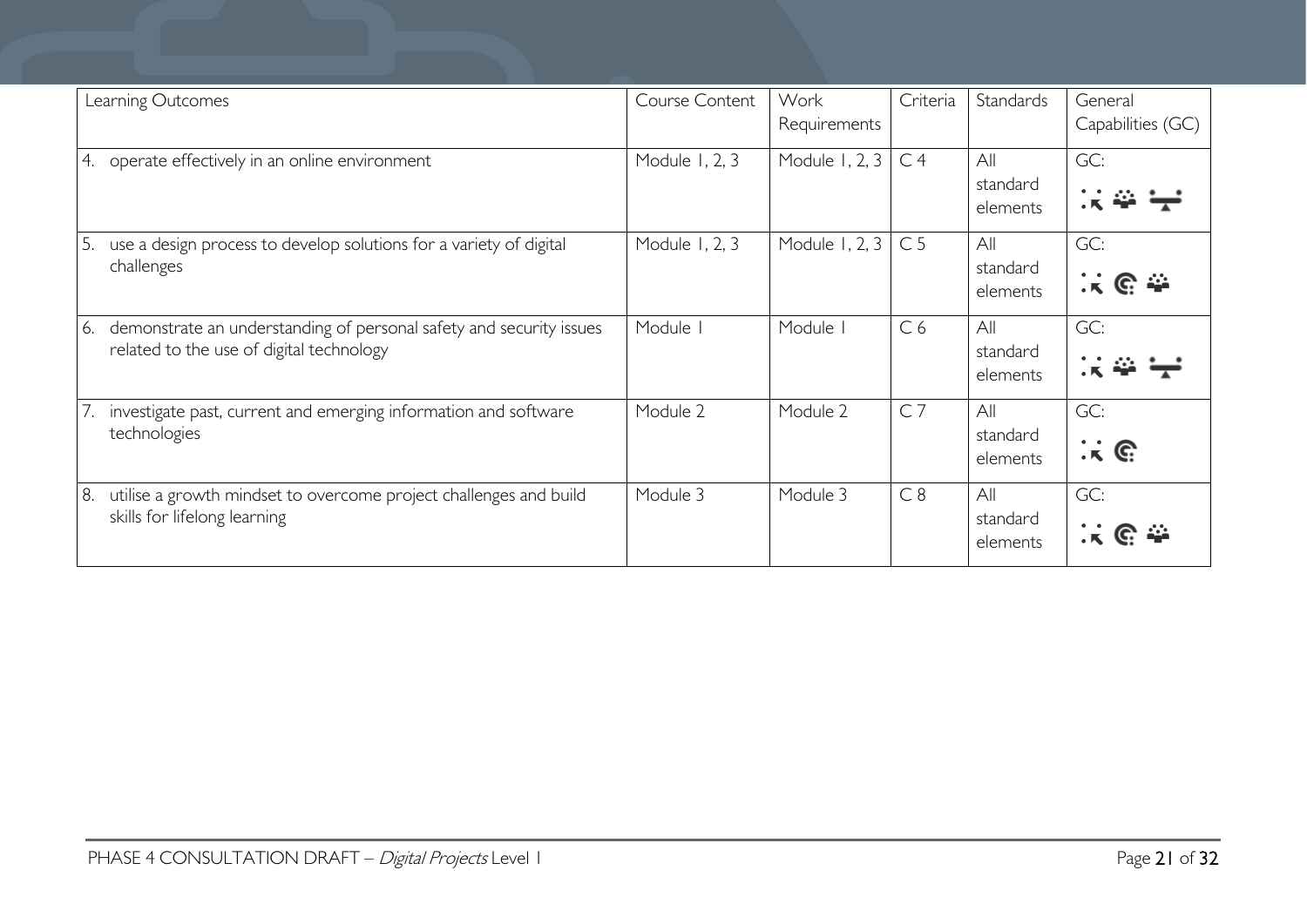# <span id="page-21-0"></span>Appendix 2 - Alignment to Curriculum Frameworks

Digital Projects Level 1 aligns with course content contained in:

- Australian Curriculum General Capability Continuum
	- Information and Communication Technologies Capability
	- Personal and Social Capability
	- Critical and Creative Thinking
- Australian Core Skills Framework (ACSF) Level 2

# <span id="page-21-1"></span>Appendix 3 - Work Requirements

# <span id="page-21-2"></span>Module 1 Work Requirements Specifications

Focus Area: Personal Futures Title of Work Requirement: Digital Citizenship Infographic Mode /Format: Product Description: Learners will research an aspect of digital citizenship such as digital footprints, social media, cyberbullying, fake news or balance and well-being and produce an infographic to educate their identified intended audience. Size: One A3 or double-sided A4 page (images and text) **Timing:** No specified timing

External agencies: None required

# Relevant Criterion/criteria:

Criterion 2: element 3 Criterion 3: all standard elements Criterion 4: elements 2 and 3 Criterion 5: element 2 Criterion 6: all standard elements

Focus Area: Personal Futures Title of Work Requirement: Goal setting and Guided Reflection Mode /Format: Short response Description:

- Learners will identify their digital literacy goals for the Term, make an action plan, identify barriers and brainstorm possible solutions.
- Learners may be provided with a template to guide and capture this information; however, the presentation format is not specified; for example, the response may form part of an ongoing blog/vlog.
- Time should be provided throughout the term to enable learners to reflect on the outcomes of their goals and refine as required.
- It is expected that goal setting, review and refinement will continue across all three modules.

Size: Recommended maximum 5 hours on task

Timing: Learners should spend 10–5 minutes after each session reflecting on learning toward meeting their goals and suggesting next steps.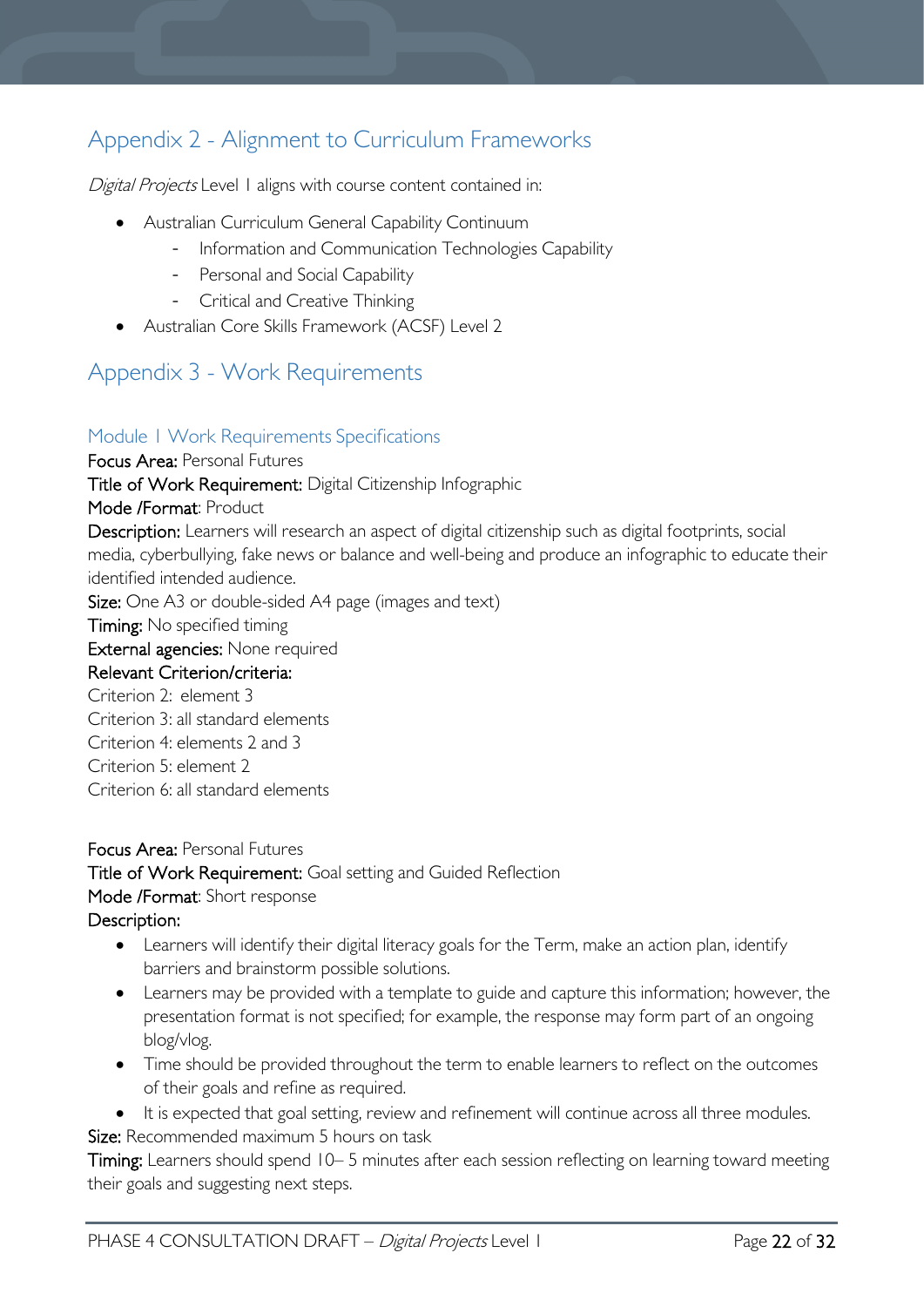An extended review and summary must be completed at regular intervals, for example, 20minute every 4 weeks.

External agencies: None required Relevant Criterion/criteria: Criterion 1: all standard elements Criterion 2: element 2 Criterion 5: element 3

# <span id="page-22-0"></span>Module 2 Work Requirements Specifications

Focus Area: Personal Futures Title of Work Requirement: Evolution of Technology Research Task Mode /Format: Performance(presentation) Description: Learners will research and produce a product illustrating a past, current and/or emerging technology to inform a targeted audience. Learners should be encouraged to use multimodal texts such as slideware (e.g. PowerPoint, Prezi, Google Slides), blog, podcast, web page, mock-up of a social media post, animation, video, etc to create their presentation. Size: Multimodal presentation - recommended maximum of 5 minutes or equivalent words/images. **Timing:** No specified timing External agencies: None required Relevant Criterion/criteria: Criterion 2: element 3 Criterion 4: elements 2 and 3

Criterion 7: element 2 and 3

# Focus Area: Personal Futures

Title of Work Requirement: Reflective learning journal/blog/vlog

Mode /Format: Extended response

Description: The learning journal will enable learners to document their digital solutions and highlight the knowledge and skills they have developed through the problem-solving and/or design process. The journal will also capture the learner's reflections about their progress towards meeting their personal goals. Students should be encouraged to present their journal using a multimedia format including words, images, audio, animations, video or another suitable medium. Providers may provide writing prompts and questions to guide the journaling process.

Size: Recommended maximum 800 words or 5 minutes multimodal text or combination of both Timing: Ongoing throughout Module 2, scaffolded by the provider

# External agencies: None required

# Relevant Criterion/criteria:

Criterion 1: all elements

Criterion 2: element 2 and 3

Criterion 3: all standard elements

Criterion 5: all elements

Criterion 7: elements 1 and 2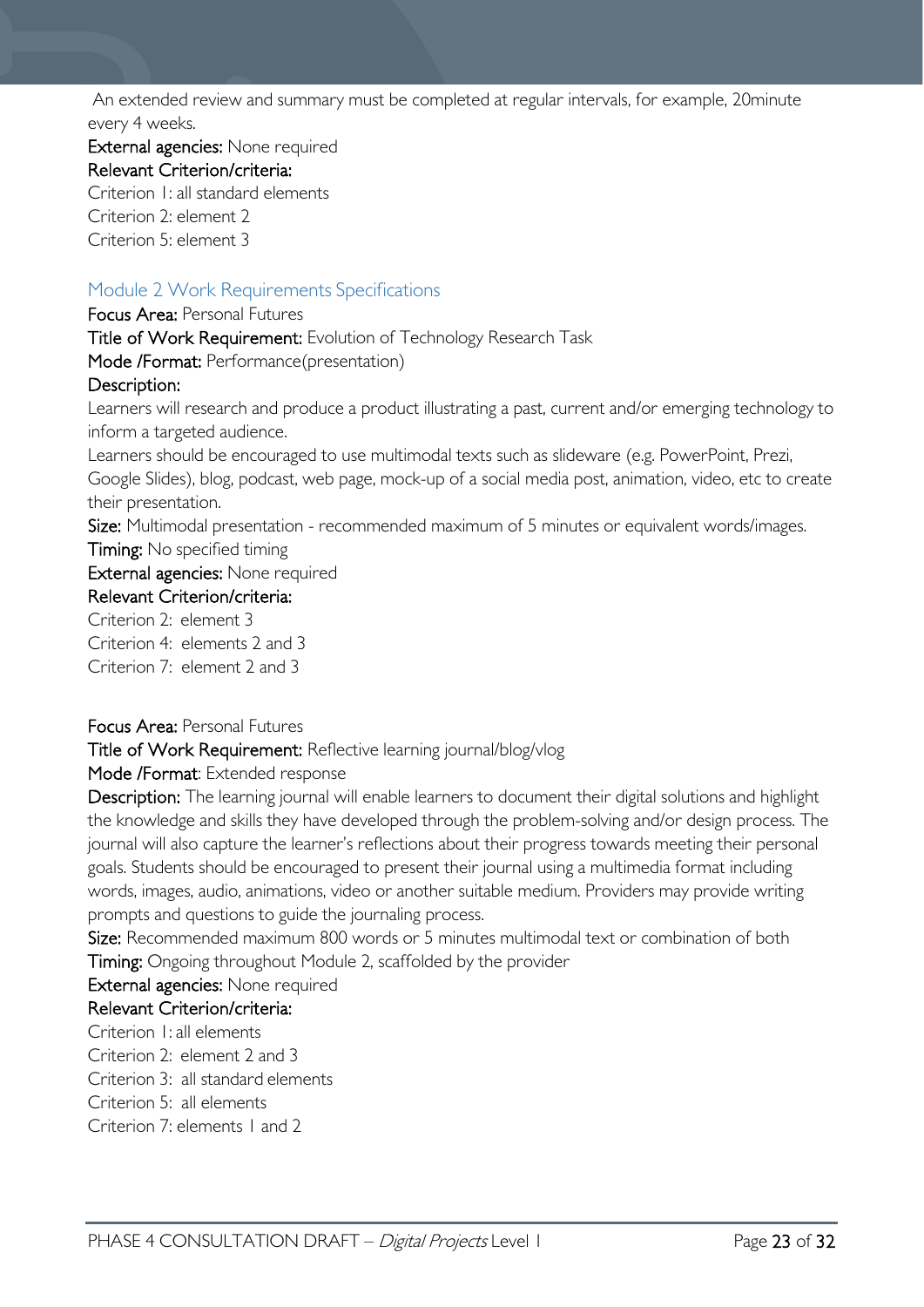# <span id="page-23-0"></span>Module 3 Work Requirements Specifications

Focus Area: Personal Futures

Title of Work Requirement: Digital portfolio

Mode /Format: Electronic folio

Description: Learners develop a folio of work that showcases their project work, technical skills, digital literacy and personal development.

Folios could include but are not limited to annotated photos, video documenting progress on a project, a selection of work with a brief rationale explaining why the piece has been chosen and what learning/development it demonstrates (written text or voice-over), links to webpages or blogs. Size: Recommended maximum 20 hours on task

Timing: Developed throughout term 3, scaffolded by the provider

External agencies: none required

# Relevant Criterion/criteria:

Criterion 1: all standard elements

Criterion 2: elements 2 and 3

Criterion 3: all standard elements

Criterion 4: elements 2 and 3

Criterion 5: all standard elements

Criterion 8: all standard elements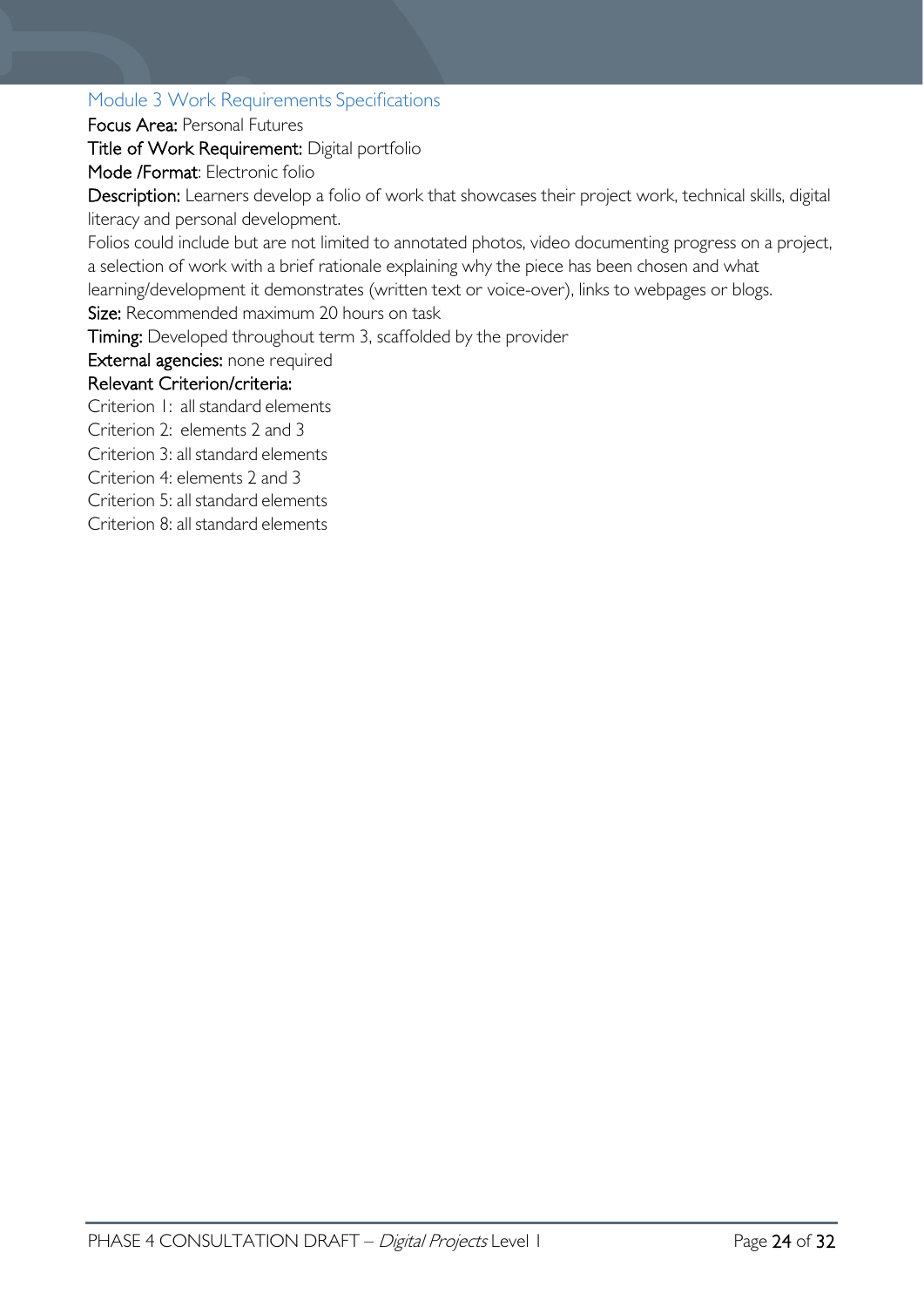# <span id="page-24-0"></span>Appendix 4 – General Capabilities and Cross-Curriculum Priorities

Learning across the curriculum content, including the cross-curriculum priorities and general capabilities, assists students to achieve the broad learning outcomes defined in the Alice Springs (Mparntwe) Education Declaration (December 2019).

### General Capabilities:

The general capabilities play a significant role in the Australian Curriculum in equipping young Australians to live and work successfully in the twenty-first century.

In the Australian Curriculum, capability encompasses knowledge, skills, behaviours and dispositions. Students develop capability when they apply knowledge and skills confidently, effectively and appropriately in complex and changing circumstances, in their learning at school and in their lives outside school.

The general capabilities include:

- Critical and creative thinking  $\mathbb{C}$
- Ethical understanding  $\div$
- Information and communication technology capability  $\cdot \star$
- Intercultural understanding  $\frac{c_3}{ }$
- Literacy  $\blacksquare$
- Numeracy
- Personal and social capability  $\ddot{\ddot{\bullet}}$

# Cross-Curriculum Priorities:

Cross-curriculum priorities enable students to develop understanding about and address the contemporary issues they face, for their own benefit and for the benefit of Australia as a whole. The priorities provide national, regional and global dimensions which will enrich the curriculum through development of considered and focused content that fits naturally within learning areas. Incorporation of the priorities will encourage conversations between students, teachers and the wider community.

The cross-curriculum priorities include:

- Aboriginal and Torres Strait Islander Histories and Cultures  $\mathcal$
- Asia and Australia's Engagement with Asia **M**
- Sustainability  $\triangleleft$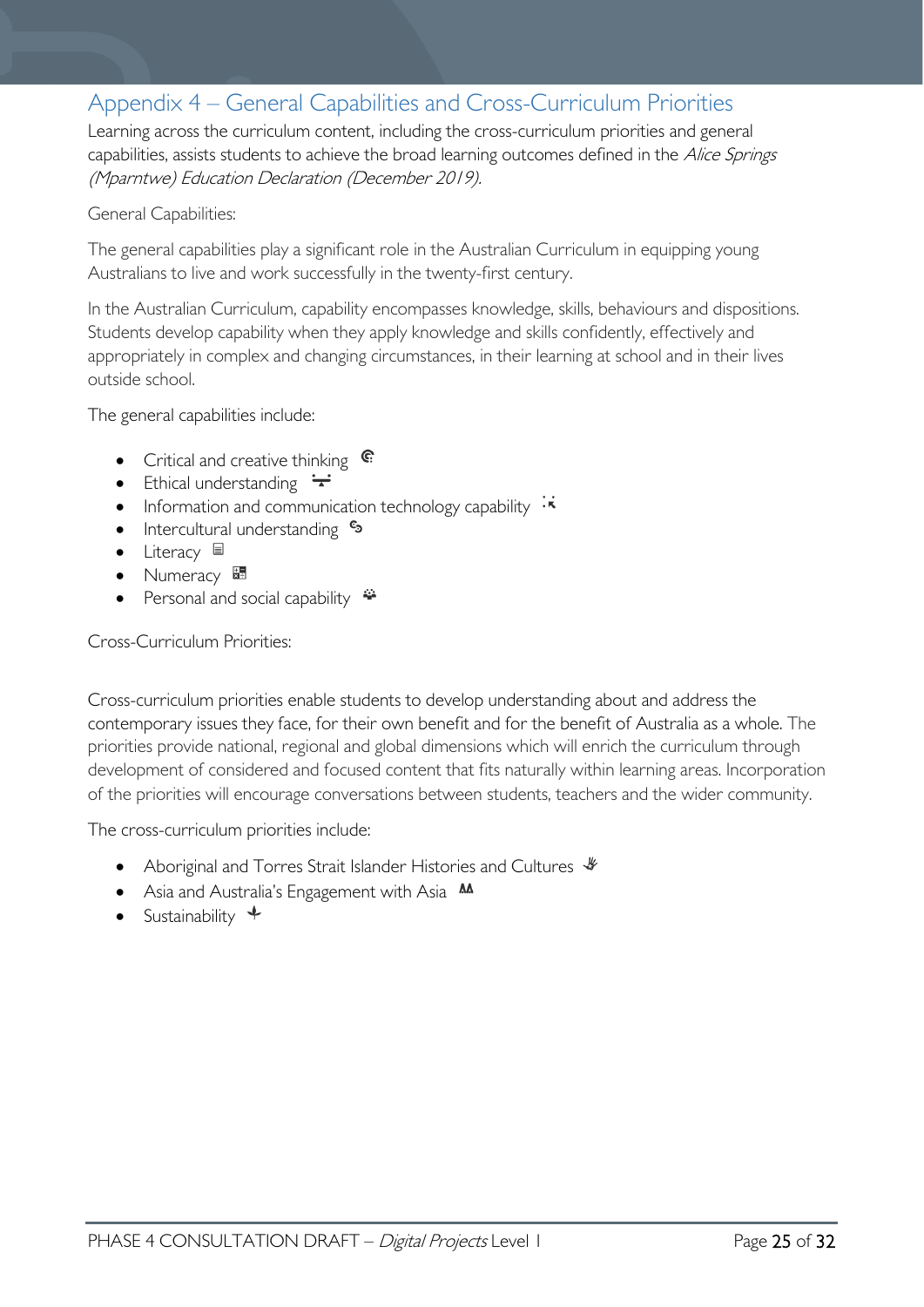# Appendix 5 – Glossary

<span id="page-25-0"></span>

| Term               | Definition                                                                                                                                                                                                                                                                                                                                                                                                                                                                                                                                                          | Source Acknowledgement                                            | Course<br>Context |
|--------------------|---------------------------------------------------------------------------------------------------------------------------------------------------------------------------------------------------------------------------------------------------------------------------------------------------------------------------------------------------------------------------------------------------------------------------------------------------------------------------------------------------------------------------------------------------------------------|-------------------------------------------------------------------|-------------------|
| cloud<br>computing | Distributing computing over a network where storage of files, processing of <i>data</i><br>and/or access to software occurs automatically on interconnected server computers<br>to which the user's device is connected. Typically, people use the term to refer to<br>accessing files and software over the internet. For example, photo files may be<br>stored in the 'cloud' from a smartphone to be accessed later from a different<br>location; where they are actually stored can be anywhere in the world on a server<br>computer used by the cloud service. | <b>ACARA</b>                                                      | All modules       |
| <b>CRAAP Test</b>  | The CRAAP test is a list of simple questions you can ask to help you evaluate<br>whether information is reliable and useful to your purpose.                                                                                                                                                                                                                                                                                                                                                                                                                        | https://guides.library.uwa.edu.au<br>$/c$ .php?g=715841&p=5100314 | All modules       |
|                    | CRAAP is an acronym for: Currency, Relevance, Authority, Accuracy, Purpose.                                                                                                                                                                                                                                                                                                                                                                                                                                                                                         | https://libguides.wintec.ac.nz/cra<br>ap                          |                   |
| data               | Discrete representation of information using number codes. Data may include<br>characters (for example, alphabetic letters, numbers and symbols), images, sounds<br>and/or instructions that, when represented by number codes, can be manipulated,<br>stored and communicated by digital systems. For example, characters may be<br>represented using ASCII code or images may be represented by a bitmap of<br>numbers representing each 'dot' or pixel.                                                                                                          | <b>ACARA</b>                                                      | All modules       |
| design process     | A process that typically involves investigating and defining; generating and <i>designing</i> ,<br>producing and implementing; evaluating, and collaborating and managing to create a<br>designed solution that considers social, cultural and environmental factors.                                                                                                                                                                                                                                                                                               | <b>ACARA</b>                                                      | All modules       |
| design thinking    | Use of strategies for understanding design problems and opportunities, visualising<br>and generating creative and innovative ideas, and analysing and evaluating those<br>ideas that best meet the <i>criteria for success</i> and planning.                                                                                                                                                                                                                                                                                                                        | <b>ACARA</b>                                                      | All modules       |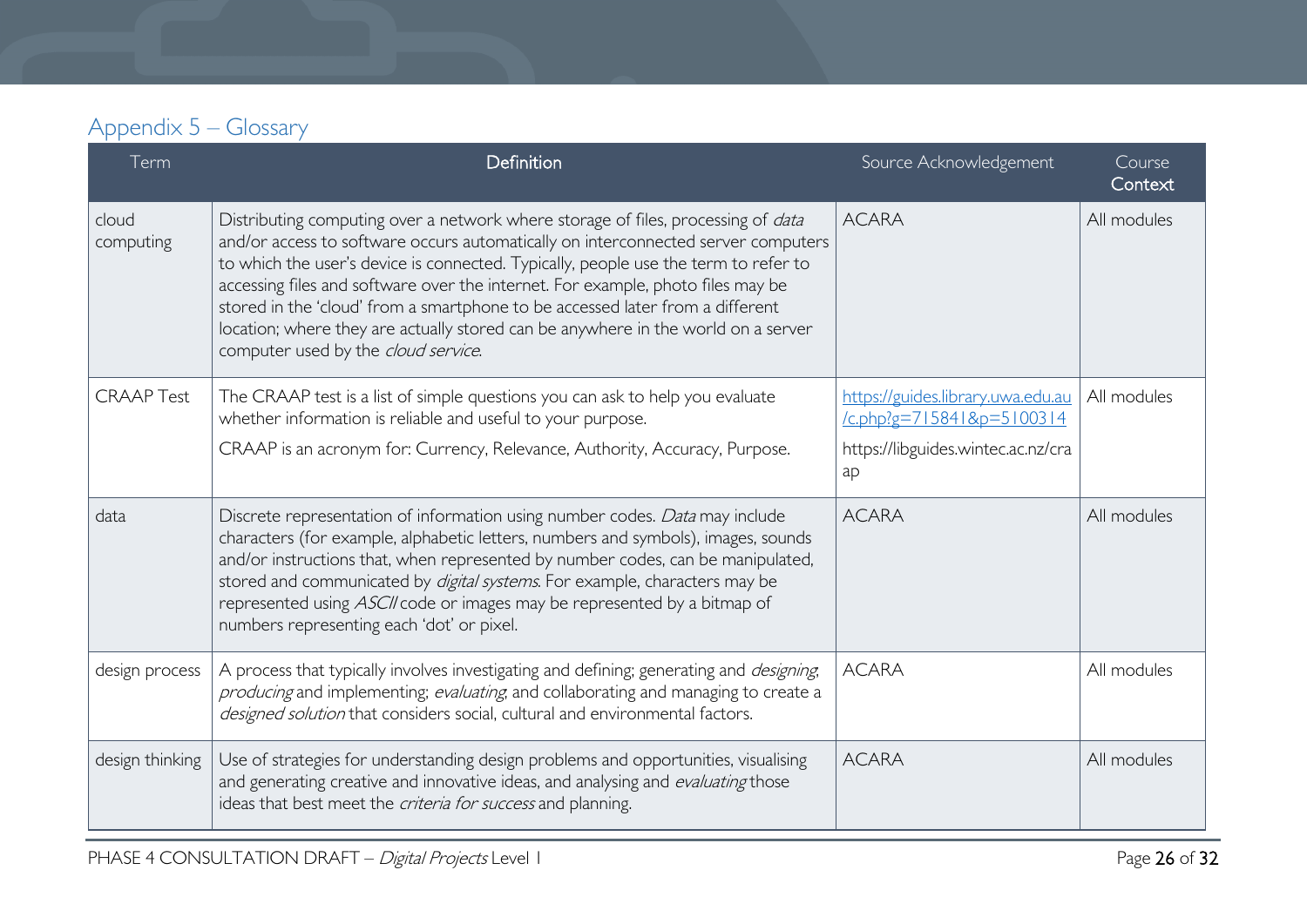| Term                   | Definition                                                                                                                                                                                                                                                                                                                                                                                                                                                                                                                                                                                     | Source Acknowledgement | Course<br>Context |
|------------------------|------------------------------------------------------------------------------------------------------------------------------------------------------------------------------------------------------------------------------------------------------------------------------------------------------------------------------------------------------------------------------------------------------------------------------------------------------------------------------------------------------------------------------------------------------------------------------------------------|------------------------|-------------------|
| digital<br>citizenship | An acceptance and upholding of the norms of appropriate, responsible behaviour<br>with regard to the use of digital technologies. This involves using digital technologies<br>effectively and not misusing them to disadvantage others. Digital citizenship includes<br>appropriate online etiquette, literacy in how digital technologies work and how to<br>use them, an understanding of ethics and related law, knowing how to stay safe<br>online, and advice on related health and safety issues such as predators and the<br>permanence of <i>data</i> .                                | <b>ACARA</b>           | All modules       |
| digital<br>environment | A situation, or sphere of activity, or simulated 'place' that is entirely presented or<br>experienced with digital technologies. For example, a social network that provides a<br>digital environment for communicating with friends, or software that provides a<br>digital environment for editing photographs.                                                                                                                                                                                                                                                                              | <b>ACARA</b>           | All modules       |
| digital literacy       | Digital literacy encompasses the knowledge and skills students need to: create,<br>manage, communicate and investigate data, information and ideas; solve problems;<br>and work collaboratively at school and in their lives beyond school. Digital literacy<br>involves students: critically identifying and appropriately selecting and using digital<br>devices or systems; learning to make the most of the technologies available to them;<br>adapting to new ways of doing things as technologies evolve; and protecting the<br>safety of themselves and others in digital environments. | <b>ACARA</b>           | All modules       |
| digital solution       | A result (or output) of transforming data into information or action using digital<br>systems, skills, techniques and processes to meet a need or opportunity.                                                                                                                                                                                                                                                                                                                                                                                                                                 | <b>ACARA</b>           | All modules       |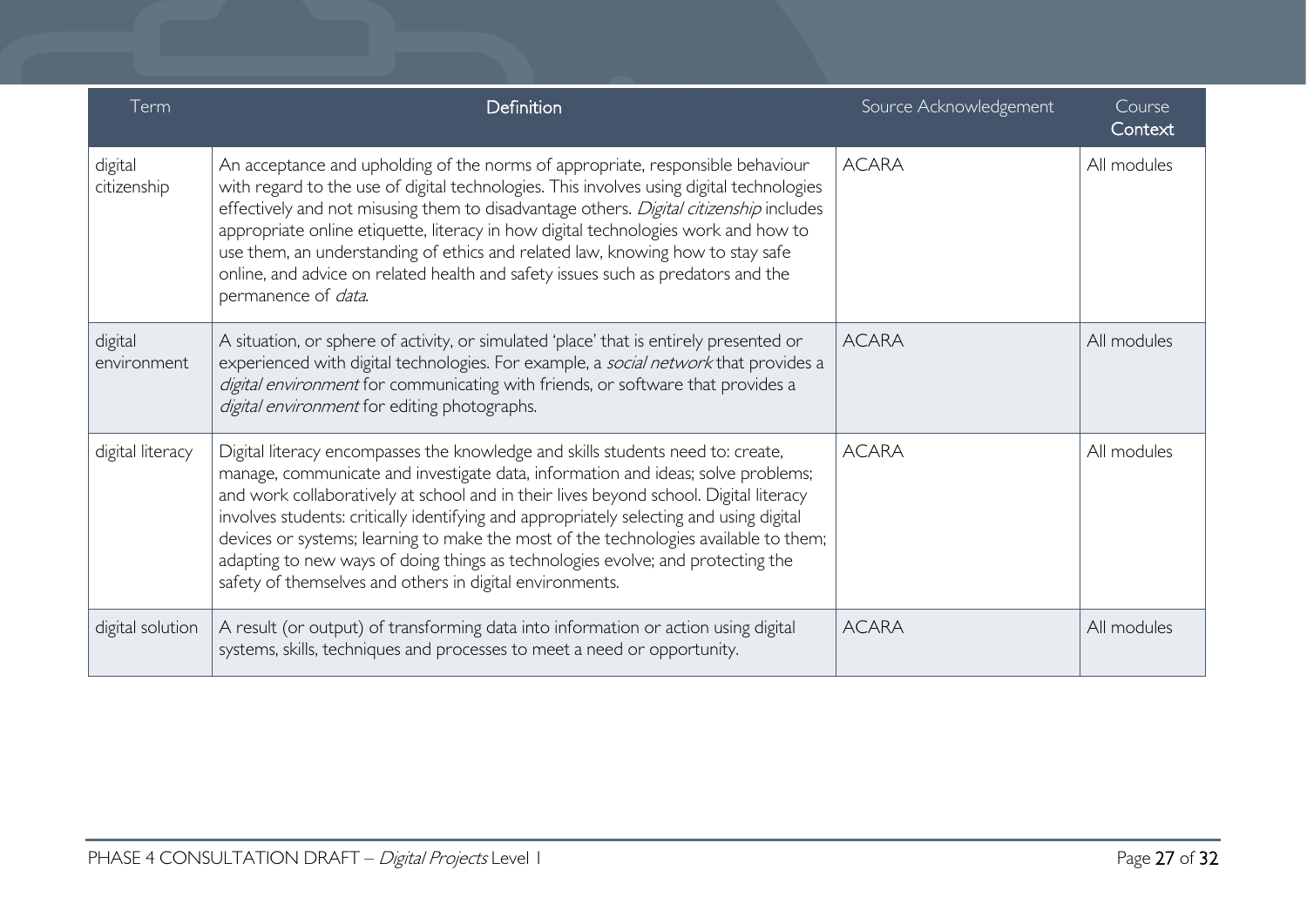| Term                    | Definition                                                                                                                                                                                                                                                                                                                                                                                                                                                                                                                                                                                                                                                                                                                                                                                                                                                                                                                                                                                                                                                                                           | Source Acknowledgement                                               | Course<br>Context |
|-------------------------|------------------------------------------------------------------------------------------------------------------------------------------------------------------------------------------------------------------------------------------------------------------------------------------------------------------------------------------------------------------------------------------------------------------------------------------------------------------------------------------------------------------------------------------------------------------------------------------------------------------------------------------------------------------------------------------------------------------------------------------------------------------------------------------------------------------------------------------------------------------------------------------------------------------------------------------------------------------------------------------------------------------------------------------------------------------------------------------------------|----------------------------------------------------------------------|-------------------|
| digital system          | Digital hardware and software components (internal and external) used to<br>transform data into a digital solution. When digital systems are connected, they<br>form a network. For example:<br>a smartphone is a digital system that has software (apps, an operating system),<br>input components (for example, touch screen, keyboard, camera and<br>microphone), output components (for example, screen and speakers), memory<br>components (for example, silicon chips, solid state drives), communication<br>components (for example, SIM card, wi-fi, Bluetooth or mobile network<br>antennas), and a processor made up of one or more silicon chips.<br>a desktop computer with specific software and hardware components for dairy<br>farming. The computer is connected via cables to milking equipment and via wi-<br>fi to sensors that read tags on the cows. Through these hardware components<br>the software records how much milk each cow provides. Such systems can also<br>algorithmically control attaching milking equipment to each cow, providing feed<br>and opening gates. | <b>ACARA</b>                                                         | All modules       |
| digital<br>technologies | Any technology controlled using digital instructions, including computer hardware<br>and software, digital media and media devices, digital toys and accessories, and<br>contemporary and emerging communication technologies. These technologies are<br>based on instructions given, using binary (0 or 1) code, that invariably mean one or<br>more processors are present to respond to these instructions. Computers,<br>smartphones, digital cameras, printers and robots are all examples of digital<br>technologies.                                                                                                                                                                                                                                                                                                                                                                                                                                                                                                                                                                          | <b>ACARA</b>                                                         | All modules       |
| goal setting            | the process of deciding what you want to achieve or what you want someone else<br>to achieve over a particular period                                                                                                                                                                                                                                                                                                                                                                                                                                                                                                                                                                                                                                                                                                                                                                                                                                                                                                                                                                                | https://dictionary.cambridge.org<br>/dictionary/english/goal-setting | All modules       |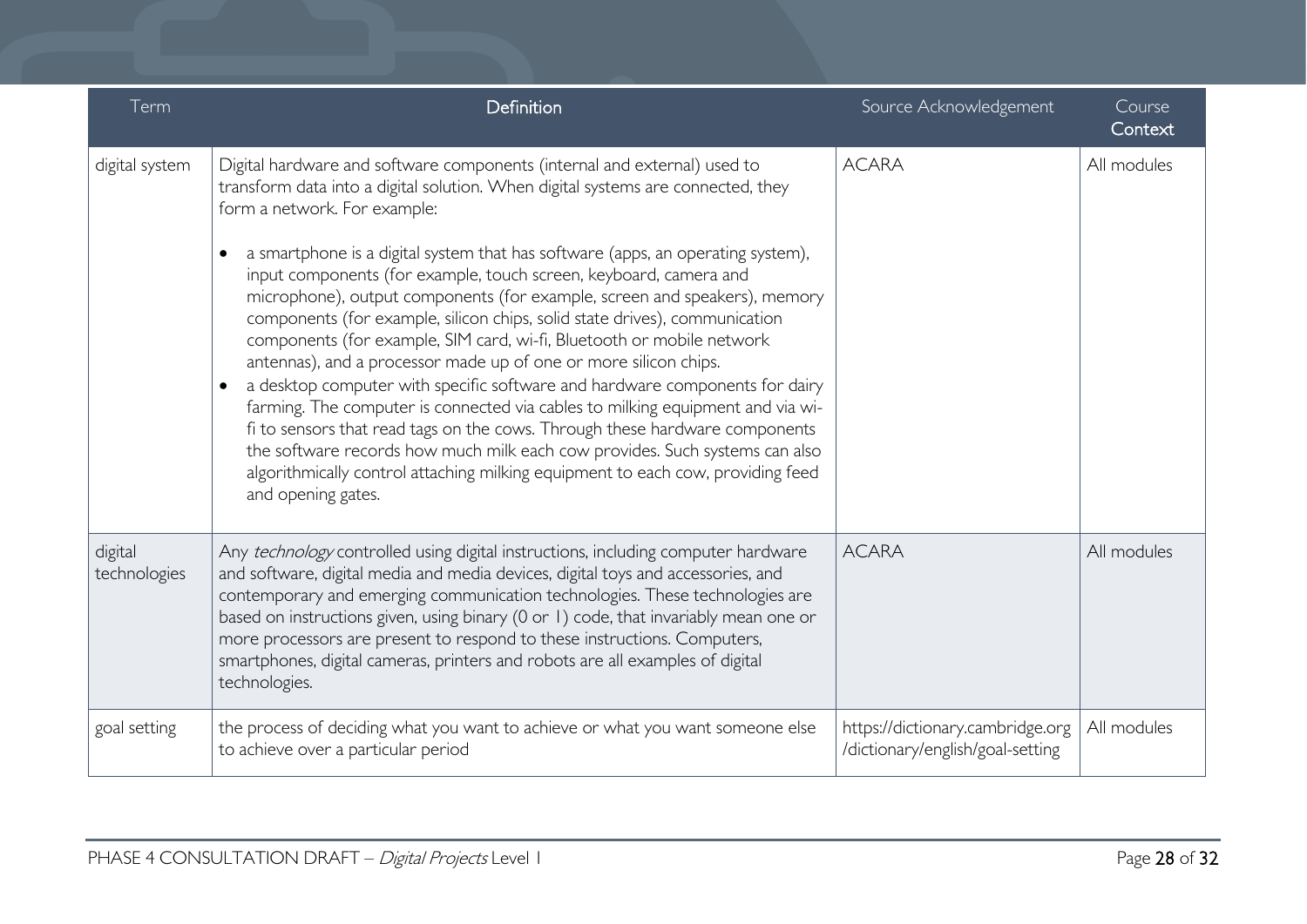| Term                  | Definition                                                                                                                                                                                                                                                                                    | Source Acknowledgement                                                                                                      | Course<br>Context |
|-----------------------|-----------------------------------------------------------------------------------------------------------------------------------------------------------------------------------------------------------------------------------------------------------------------------------------------|-----------------------------------------------------------------------------------------------------------------------------|-------------------|
| growth<br>mindset     | In a growth mindset, people believe that their most basic abilities can be developed<br>through dedication and hard work—brains and talent are just the starting point. This<br>view creates a love of learning and a resilience that is essential for great<br>accomplishment                | Carol Dweck (2016)                                                                                                          | All modules       |
| hardware              | the physical parts of the computer that you can touch. A desktop computer includes<br>the case (or tower), the monitor, keyboard and mouse.                                                                                                                                                   | Digital Technologies Hub                                                                                                    | All modules       |
| infographic           | an infographic is a visual representation of information or data. It combines the<br>words information and graphic and includes a collection of imagery, charts, and text<br>that lends to understanding a particular topic quickly and clearly.                                              | https://www.webopedia.com/d<br>efinitions/infographic/                                                                      | Module            |
| information<br>system | A combination of digital hardware and software components (digital systems), data,<br>processes and people that interact to create, control and communicate information.                                                                                                                      | <b>ACARA</b>                                                                                                                | All modules       |
| Metacognition         | Metacognition is an important thinking skill which is defined as 'thinking about<br>thinking.' This involves any behaviour directly linked with a person's control and<br>monitoring of their own learning and thinking, including emotion.                                                   | https://education.nsw.gov.au/tea<br>ching-and-learning/education-<br>for-a-changing-world/thinking-<br>skills/metacognition | All modules       |
| peripheral<br>device  | A digital component that can be connected to a digital system but is not essential to<br>the system, for example, printer, scanner, digital camera.                                                                                                                                           | <b>ACAR</b>                                                                                                                 | All modules       |
| SMART goals           | A SMART goal is used to help guide goal setting. SMART is an acronym that stands<br>for Specific, Measurable, Achievable, Realistic, and Timely. Therefore, a SMART goal<br>incorporates all of these criteria to help focus your efforts and increase the chances<br>of achieving your goal. | https://corporatefinanceinstitut<br>e.com/resources/knowledge/ot<br>her/smart-goal/                                         | All modules       |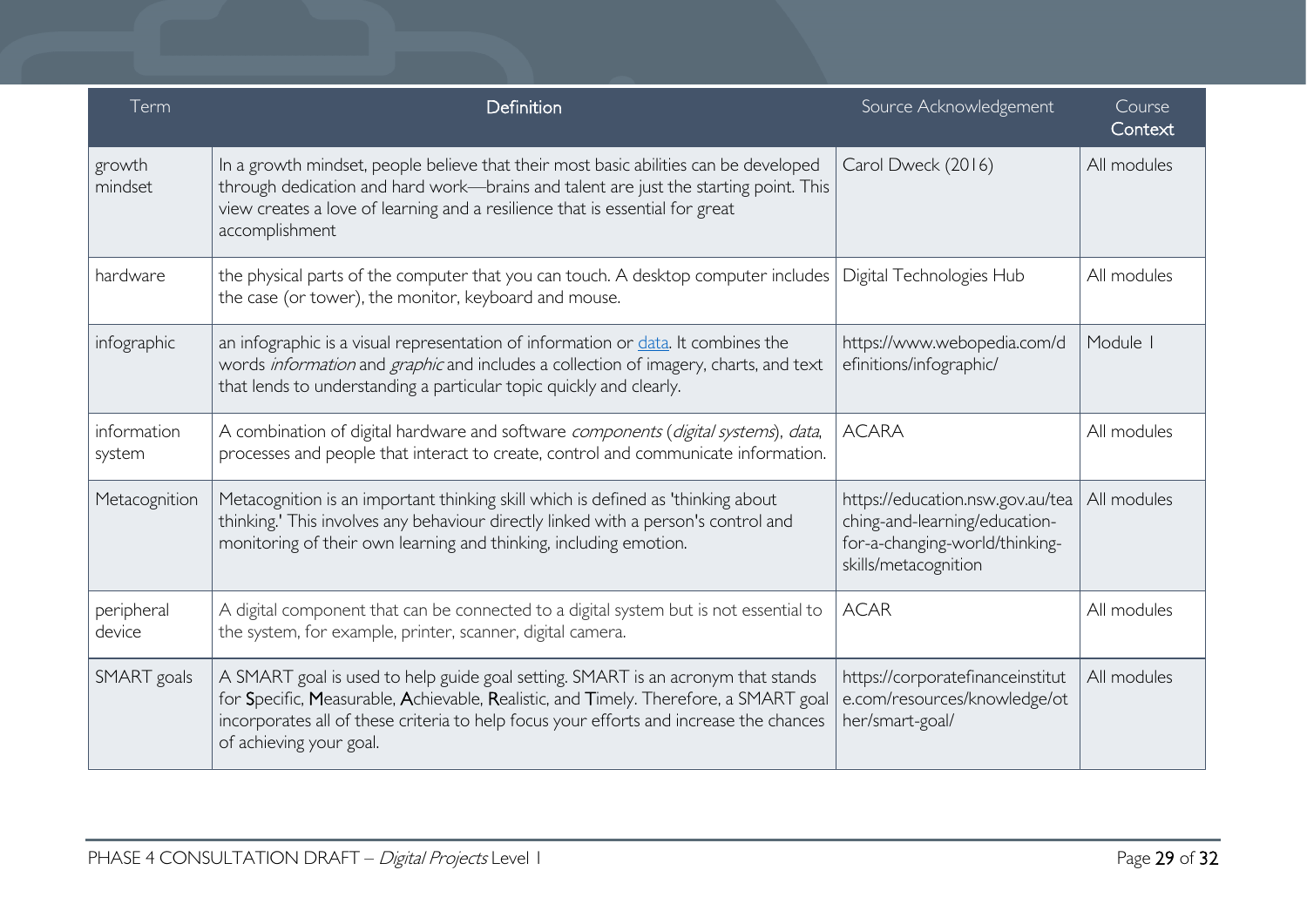| Term       | <b>Definition</b>                                                                                                                                                                                                                   | Source Acknowledgement                                                                                    | Course<br>Context         |
|------------|-------------------------------------------------------------------------------------------------------------------------------------------------------------------------------------------------------------------------------------|-----------------------------------------------------------------------------------------------------------|---------------------------|
| software   | the applications that make the computer work and tell it what to do. These might<br>include word processing and presentation software, a drawing program, photo<br>editing software, video playing software and other applications. | Digital Technologies Hub                                                                                  | All modules               |
| user needs | 'User needs' express people's goals, values and aspirations. They are the things<br>people need from a product or service to do something.                                                                                          | https://resources.mygov.scot/co<br>ntent-standards/content-<br>delivery/content-<br>discovery/user-needs/ | Predominately<br>module 2 |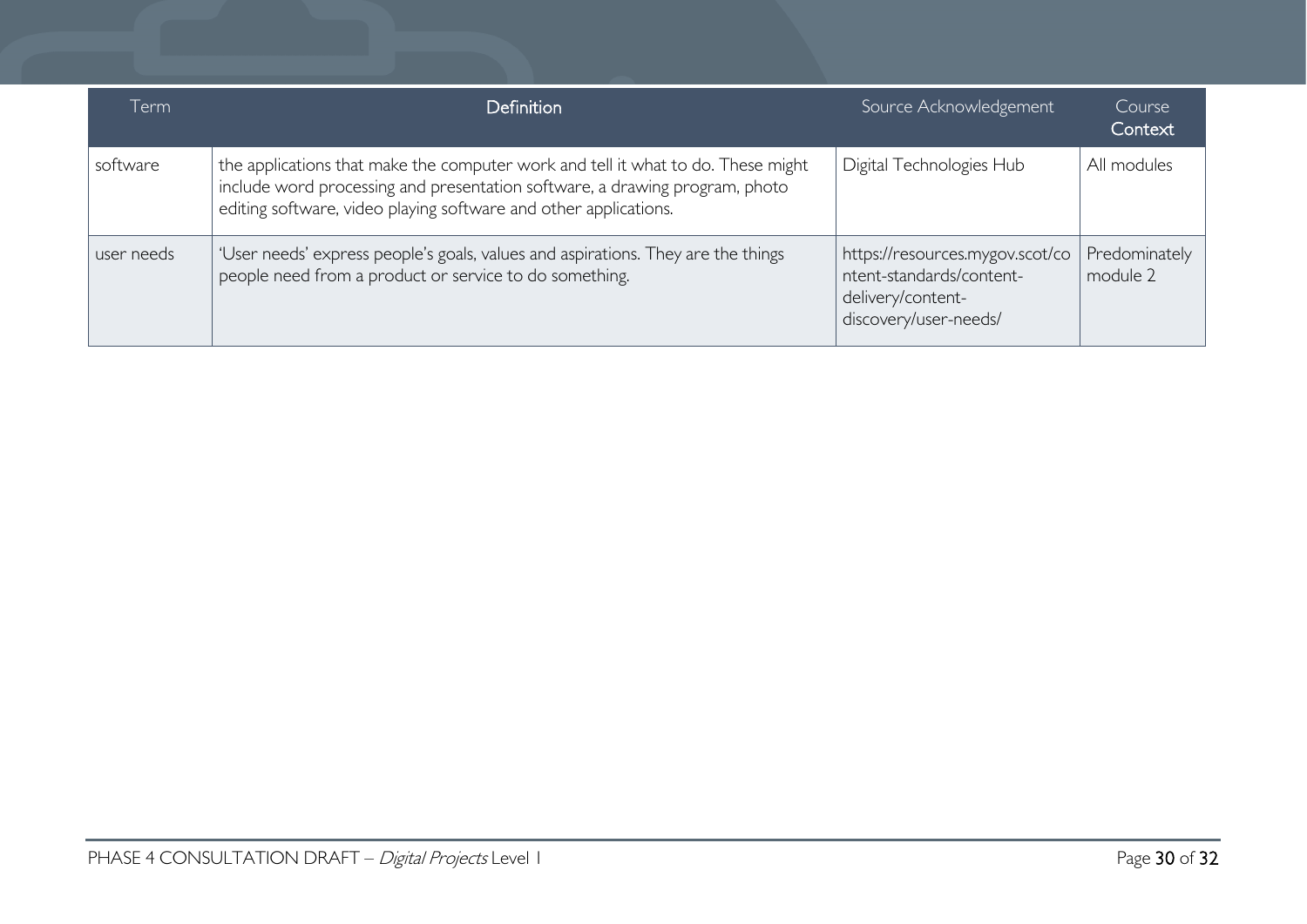# <span id="page-30-1"></span><span id="page-30-0"></span>Appendix 6 Australian Curriculum – Digital Literacy† Consultation DRAFT Organising elements for Digital Literacy general capability



Figure 2: Organising elements for Digital Literacy General Capability [https://www.australiancurriculum.edu.au/media/7024/gc\\_digital\\_literacy\\_ict\\_capability\\_consultation\\_curriculum.pdf](https://www.australiancurriculum.edu.au/media/7024/gc_digital_literacy_ict_capability_consultation_curriculum.pdf)

# <span id="page-30-2"></span>Practising digital safety and wellbeing

This element is organised into three sub-elements:

- Manage digital wellbeing students understand the nature and impact of technology use on their health, work productivity, wellbeing and lifestyles, such as excessive screen time and multitasking.
- Manage online privacy and safety students develop the appropriate technical, social, cognitive, communicative and decision-making skills to address online risks. They recognise the content risks that they face online, such as hurtful user generated content, and the strategies involved in dealing with them.
- Manage digital identity students recognise the importance of controlling and shaping their own digital identity by creating and curating their online identities to positively tell their stories, while recognising how personal use of digital media may have implications.

# <span id="page-30-3"></span>Communicating and collaborating

This element is organised into two sub-elements:

- Communicate students recognise different types of peer-to-peer communication and collaboration strategies, tools and formats, and decide which methods are most effective for individual or collaborative goals.
- Collaborate and exchange students develop the capacity to interact and collaborate with an online community of peers and experts for the construction and co-creation of knowledge. They are also able to leverage their technical skills to efficiently exchange ideas and work together, even when separated by distance.

# <span id="page-30-4"></span>Investigating

This element is organised into four sub-elements: